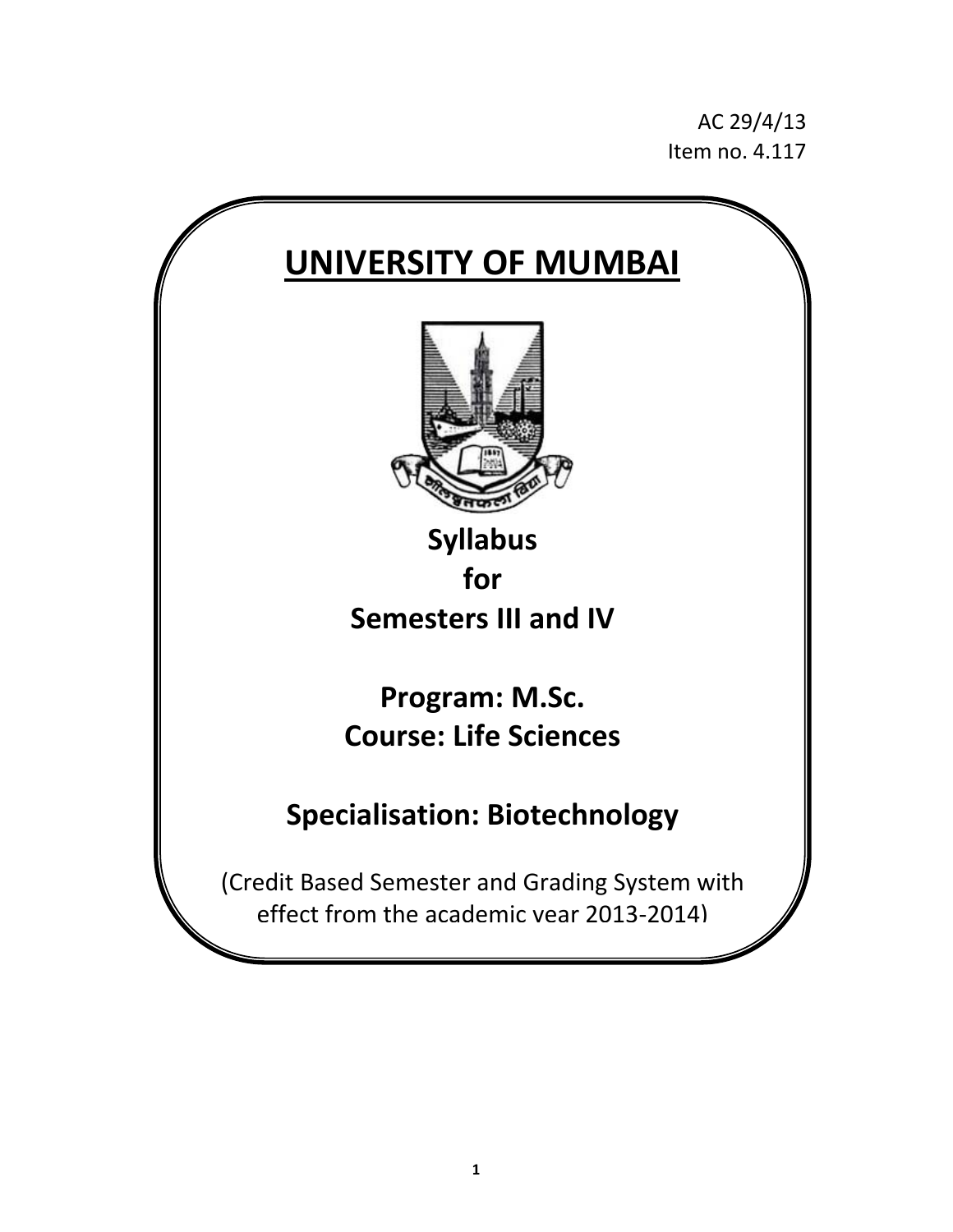# **M.Sc. Life Sciences Syllabus Credit Based and Grading System To be implemented from the Academic year 2013‐2014**

# **SEMESTER III**

| <b>Course Code</b> | <b>UNIT</b> | <b>TOPIC HEADINGS</b>           | <b>Credits</b> | Week |
|--------------------|-------------|---------------------------------|----------------|------|
| PSLSCBT301         |             | <b>Biomathematics</b>           |                |      |
|                    |             | <b>Research Methodology</b>     |                |      |
|                    | Ш           | <b>Biostatistics</b>            |                |      |
|                    | IV          | <b>Population Biostatistics</b> |                |      |

| PSLSCBT302 |    | <b>History of Biotechnology</b>                         |   |  |
|------------|----|---------------------------------------------------------|---|--|
|            |    | <b>Microbial Biotechnology</b>                          |   |  |
|            | Ш  | <b>Plant and Animal Biotechnology</b>                   | 4 |  |
|            | IV | <b>Protein Engineering and GMO</b><br>detection methods |   |  |

| PSLSCBT303 |    | <b>Process Biotechnology -</b><br><b>Introduction</b> |   |  |
|------------|----|-------------------------------------------------------|---|--|
|            |    | <b>Upstream processing</b>                            | 4 |  |
|            | Ш  | <b>Downstream Processing</b>                          |   |  |
|            | IV | <b>Measuring, Modelling and control</b>               |   |  |

|            |    | Microbial biotechnology in<br>Industry                        |   |  |
|------------|----|---------------------------------------------------------------|---|--|
| PSLSCBT304 | Ш  | <b>Biomass processing and</b><br>bioenergy production         | 4 |  |
|            | Ш  | <b>Biotransformations</b>                                     |   |  |
|            | IV | <b>Products of Primary and</b><br><b>Secondary Metabolism</b> |   |  |

| PSLSCBTP301 | <b>Biomathematics and Biostatistics</b>      |  |
|-------------|----------------------------------------------|--|
| PSLSCBTP302 | <b>Biotechnology and Genetic Engineering</b> |  |
| PSLSCBTP303 | <b>Dissertation on Literature Review</b>     |  |
| PSLSCBTP304 | <b>Biotechnology in Industry</b>             |  |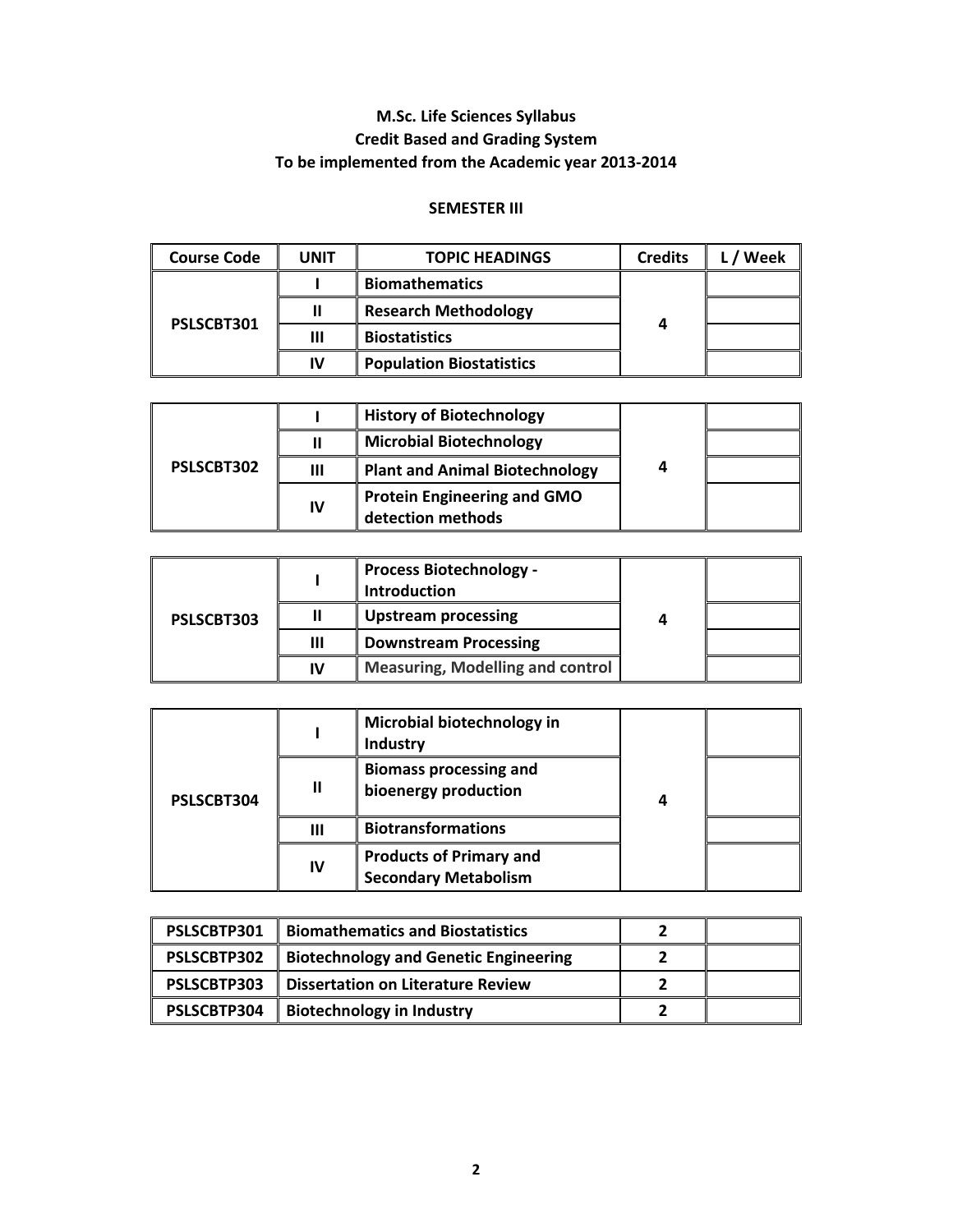#### **SEMESTER IV**

| <b>Course Code</b> | <b>UNIT</b> | <b>TOPIC HEADINGS</b>               | <b>Credits</b> | Week |
|--------------------|-------------|-------------------------------------|----------------|------|
| PSLSCBT401         |             | Bioinformatics $-1$                 |                |      |
|                    |             | <b>Bioinformatics - II</b>          |                |      |
|                    | Ш           | <b>Intellectual Property Rights</b> | 4              |      |
|                    | IV          | <b>Bioethics</b>                    |                |      |

| PSLSCBT402 |    | <b>Introduction and therapeutic</b><br>bioproducts                         |   |  |
|------------|----|----------------------------------------------------------------------------|---|--|
|            |    | Vaccines, antibodies, peptibodies                                          |   |  |
|            | Ш  | Gene therapy, Antisense therapy,<br><b>Diagnostics and genetic testing</b> | Δ |  |
|            | IV | <b>Applied Medical Biotechnology</b>                                       |   |  |

| PSLSCEBT403 |    | <b>Water Pollution Control</b>                      |   |  |
|-------------|----|-----------------------------------------------------|---|--|
|             | Ш  | Metal pollution control and soil<br>decontamination | 4 |  |
|             | Ш  | Soil and gas waste treatment and<br>bioconservation |   |  |
|             | IV | <b>Agricultural Biotechnology</b>                   |   |  |

|            |              | <b>Special Processes and regulations</b><br>and ethics                                 |   |  |
|------------|--------------|----------------------------------------------------------------------------------------|---|--|
|            | $\mathbf{I}$ | <b>Bionanotechnology, biomimetics</b><br>and drug delivery                             | 4 |  |
| PSLSCBT404 | Ш            | <b>Other applications</b>                                                              |   |  |
|            | IV           | <b>Biotechnology - Biosafety</b><br>assessment, legal, economics and<br>ethical issues |   |  |

| PSLSCBTP401 | <b>Bioinformatics</b>                                                       |  |
|-------------|-----------------------------------------------------------------------------|--|
| PSLSCBTP402 | <b>Medical Biotechnology</b>                                                |  |
| PSLSCBTP403 | <b>Environmental Biotechnology and</b><br><b>Agricultural biotechnology</b> |  |
| PSLSCBTP404 | <b>Dissertation on Project</b>                                              |  |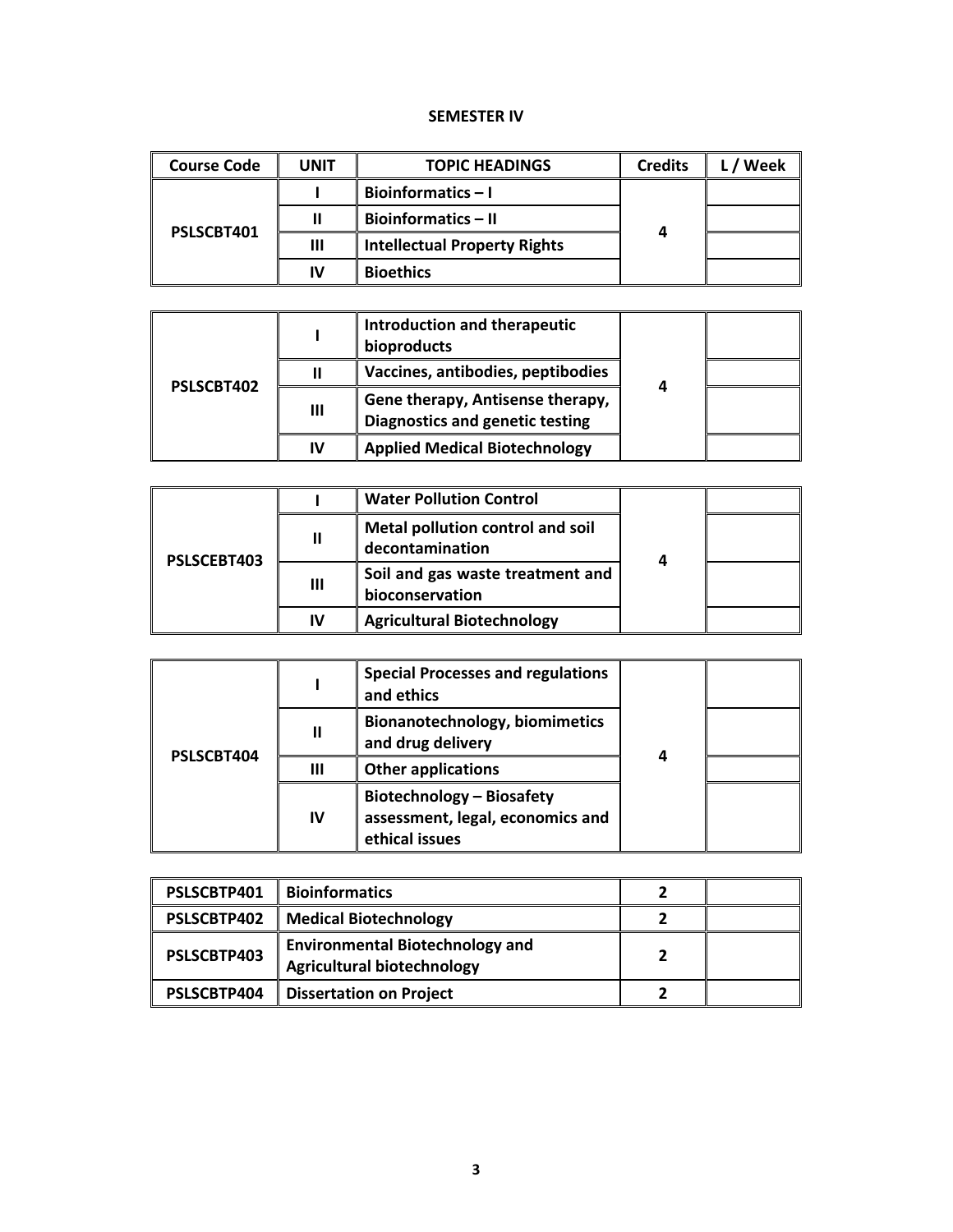# **M.Sc. Life Sciences Syllabus Credit Based and Grading System To be implemented from the Academic year 2013‐2014**

# **SEMESTER III DETAILED SYLLABUS**

| <b>Course Code</b>          | Title                                                                                                     |       | <b>Credits</b> |
|-----------------------------|-----------------------------------------------------------------------------------------------------------|-------|----------------|
| <b>PSLSCBT 301</b>          | Biomathematics / Research methodology / Biostatistics<br>(60L)                                            |       | 4              |
| Unit I: Biomathematics      |                                                                                                           | (15L) |                |
|                             | Binomial Theorem (without infinite series)                                                                |       |                |
|                             | Determinants, Matrices, Rank of Matrices by Diagonalisation method                                        |       |                |
|                             | Limit and derivatives, Differentiation (including differentiability),                                     |       |                |
| Successive Differentiation, |                                                                                                           |       |                |
|                             | Integration - Definite and Indefinite (ordinary, method of substitution,                                  |       |                |
|                             | special trigonometric function, partial fraction) Application of integration                              |       |                |
| to find area,               |                                                                                                           |       |                |
|                             | Differential equations --homogeneous and Linear ODE's and its simple                                      |       |                |
|                             | applications to biological problems                                                                       |       |                |
|                             | Unit II: Research Methodology                                                                             |       |                |
| Meaning of Research,        |                                                                                                           | (15L) |                |
|                             | Objectives of research, motivation in research;                                                           |       |                |
|                             | Types of research - Descriptive, Analytical, Applied, Fundamental,                                        |       |                |
|                             | Quantitative, Qualitative, Conceptual, Empirical and Other Types of                                       |       |                |
| Research;                   |                                                                                                           |       |                |
|                             | Research Approaches; Research Methods vs. Methodology;                                                    |       |                |
|                             | Research and Scientific Method;                                                                           |       |                |
|                             | Research Process: Steps of research process; Criteria of Good Research;                                   |       |                |
|                             | Sampling, Sample size determination, Plan for data collection,                                            |       |                |
|                             | Methods of data collection, Plan for data processing and analysis;                                        |       |                |
|                             | Ethical considerations during research                                                                    |       |                |
|                             |                                                                                                           |       |                |
| Unit: III Biostatistics     |                                                                                                           | (15L) |                |
|                             | Basics: Introduction, scope, applications and uses of statistics, census and                              |       |                |
| sampling surveys,           |                                                                                                           |       |                |
|                             | Data, graphical presentation of data: collection and tabulation and                                       |       |                |
|                             | graphical representation of data, frequency distribution                                                  |       |                |
|                             | Practice of statistical methods in biological research, Measures of central                               |       |                |
|                             | tendency (grouped and ungrouped data), samples and populations;                                           |       |                |
|                             | Central tendency measures: Arithmetic mean, median, dispersion and its                                    |       |                |
|                             | measures: variance and standard deviation, coefficient of variation.<br>Standard error, Confidence limits |       |                |
| Skewness and kurtosis       |                                                                                                           |       |                |
|                             |                                                                                                           |       |                |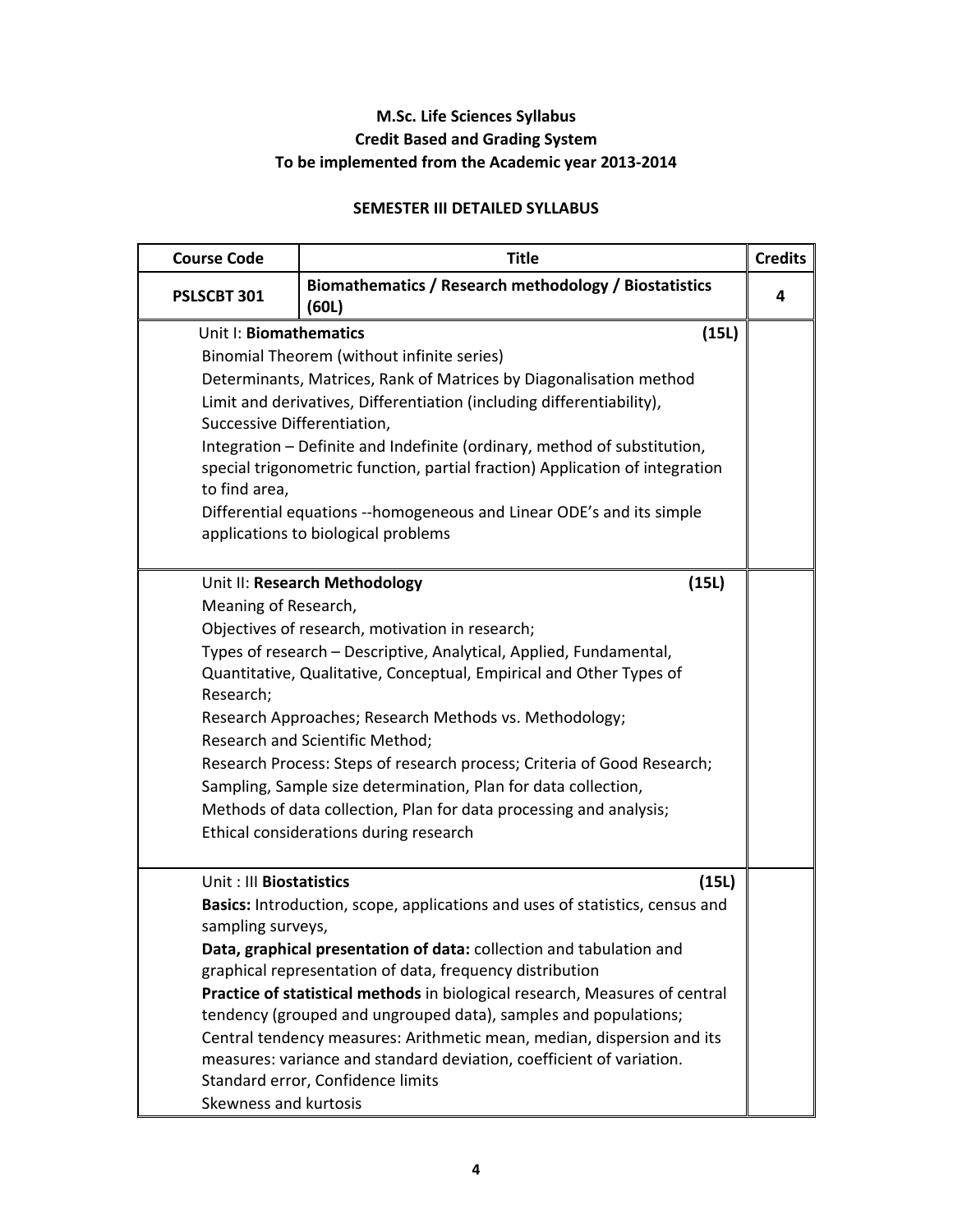| random sampling; stratified random sampling, systematic sampling,<br>standard error estimation: point & interval,<br>Estimators of population mean & proportion (without proof), confidence<br>intervals for population mean & proportion.<br>Regression and correlation and its application in biology; types of<br>correlation, correlation coefficient                                                                                                                                                                                                                                                                                                                                                                                                                                                                                                                                                                                                                                                                                                                                                                                                                            |  |
|--------------------------------------------------------------------------------------------------------------------------------------------------------------------------------------------------------------------------------------------------------------------------------------------------------------------------------------------------------------------------------------------------------------------------------------------------------------------------------------------------------------------------------------------------------------------------------------------------------------------------------------------------------------------------------------------------------------------------------------------------------------------------------------------------------------------------------------------------------------------------------------------------------------------------------------------------------------------------------------------------------------------------------------------------------------------------------------------------------------------------------------------------------------------------------------|--|
| (15L)<br>Unit: IV Population Biostatistics<br>Concept of probability, Theories of Probability - additive and multiplicative<br>theory<br>Random variable and its distribution, Probability distributions - Binomial,<br>Poisson and Normal;<br>Tests of statistical significance,<br>Testing of hypothesis: Hypothesis and its types (Null hypothesis,<br>Alternative hypothesis),<br>Errors and its types (Type 1 and Type 2 error),<br>Levels of significance, one-tailed and two-tailed tests, tests for single mean<br>and single proportion, equality of the two population means and two<br>population proportions, Critical region.<br>Difference between parametric and non-parametric statistics; confidence<br>interval, critical region,<br>Levels of significance, t-test; Z-test; X <sup>2</sup> test;<br>Analysis of variance (ANOVA), one-way ANOVA, Tukey's post hoc test,<br>two-way ANOVA<br>Basic introduction to Muetrovariate statistics, etc.<br>Bivariate data, scatter diagram and interpretation, calculation and<br>interpretation of Karl<br>Pearson's correlation coefficient, equation of the lines of regression and<br>properties of regression lines |  |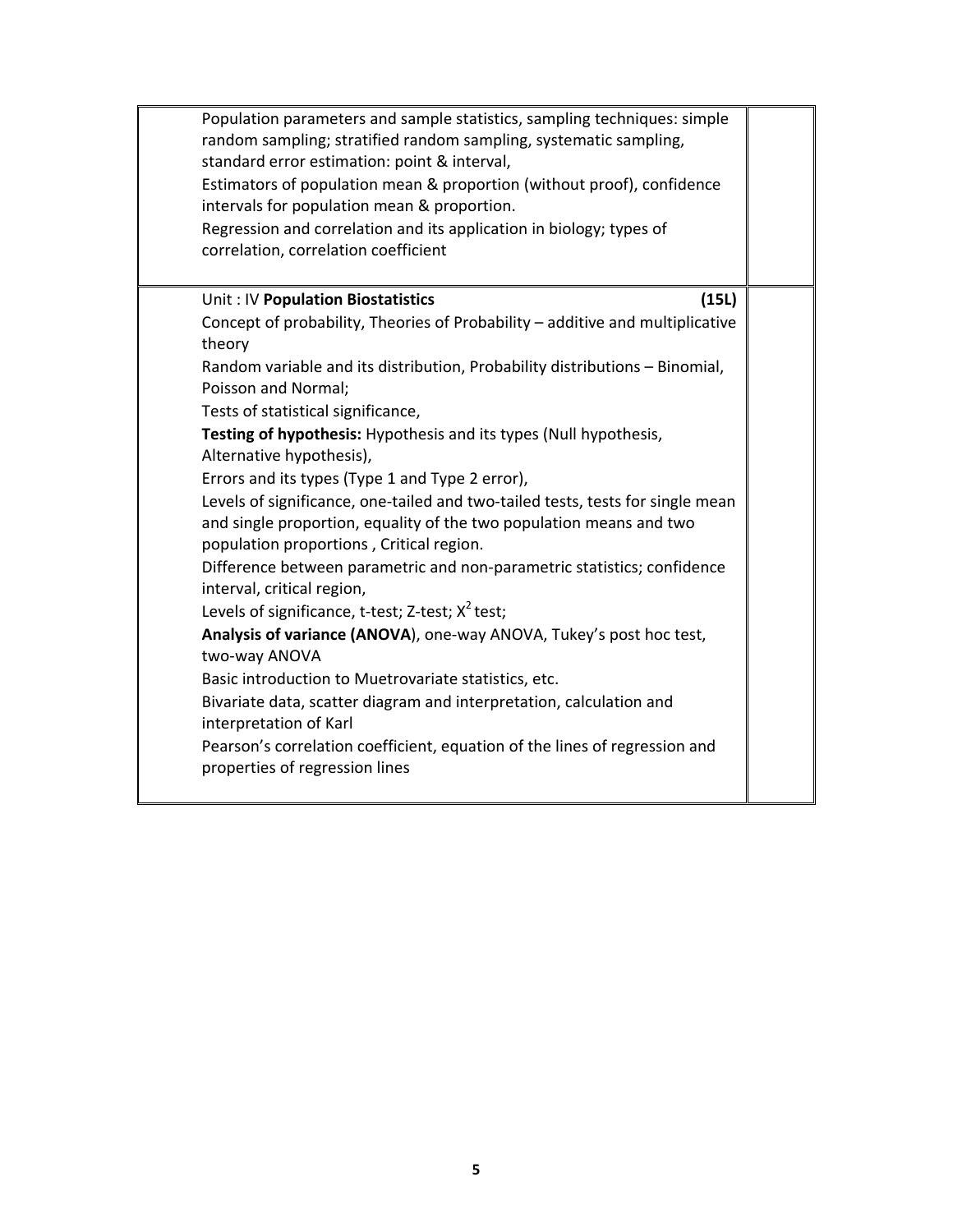| PSLSCBTP301 | <b>Biomathematics and Biostatistics</b><br>(60L                                                                                                                                                                                                                                                                                                                                                                                                    | 2 | 04 |
|-------------|----------------------------------------------------------------------------------------------------------------------------------------------------------------------------------------------------------------------------------------------------------------------------------------------------------------------------------------------------------------------------------------------------------------------------------------------------|---|----|
|             | 1. Mathematical sums to be solved in biomathematics<br>and biostatistics                                                                                                                                                                                                                                                                                                                                                                           |   |    |
|             | 2. Formation of frequency distribution and calculation<br>of descriptive measures - mean, median, mode,<br>variance, standard deviation and standard error<br>3. Large n small sample tests for sample mean and<br>proportion<br>4. Calculation of correlation and regression,<br>coefficients and tests of significance<br>5. ANOVA – one way and two way classification;<br>Estimation of genetic components and heritability<br>from ANOVA data |   |    |

| <b>Course Code</b>                                 | <b>Title</b>                                                                                                                                                                                                                                                                                                                                                                                                                                                                                                                                                                                                                                                                                                                                                                                                  |                | <b>Credits</b> |
|----------------------------------------------------|---------------------------------------------------------------------------------------------------------------------------------------------------------------------------------------------------------------------------------------------------------------------------------------------------------------------------------------------------------------------------------------------------------------------------------------------------------------------------------------------------------------------------------------------------------------------------------------------------------------------------------------------------------------------------------------------------------------------------------------------------------------------------------------------------------------|----------------|----------------|
| PSLSCBTT 302                                       | <b>Biotechnology and Genetic Engineering</b>                                                                                                                                                                                                                                                                                                                                                                                                                                                                                                                                                                                                                                                                                                                                                                  | (60L)          | 4              |
| biotechnology,<br>process industry<br>perspectives | Unit I: History of Biotechnology<br>(15L)<br>Biotechnology- old and modern concepts - historical development,<br>present development - fundamentals in biotechnology, agricultural<br>medical<br>biotechnology, Industrial<br>environmental biotechnology and, social aspects, trends for future<br>developments - medical, GM foods, solid and waste management,<br>bioremediation, marine biotechnology, biotransformations, renewable<br>Biotechnology and human development - Introduction, development of<br>rural and urban societies - biotechnology and corporate world, health and<br>survival, DNA technology, religion and ethics, social aspects of<br>biotechnology - health, poverty, starvation, waste management and<br>recycling: clean and green technologies, role of microbiology, future | biotechnology, |                |
| pathways, gene targeting                           | Unit II: Microbial Biotechnology<br>Genetic engineering of Microorganisms: Classification of microorganisms<br>as per rDNA regulations, Principles of genetic engineering for E. coli, Gram<br>Negative Bacteria, Gram positive bacteria, Yeast and filamentous fungi,<br>Strategies of strain improvement - random and directed mutagenesis,<br>directed evolution and in silico methods - engineering of synthetic<br>The Expression of Foreign DNA in Bacteria - Introduction, Control of Gene<br>Expression - Prokaryotes and Eukaryotes, The Expression of Eukaryotic<br>Genes in Bacteria - Introns, Promoters, Ribosome Binding Site, Expression                                                                                                                                                       | (15L)          |                |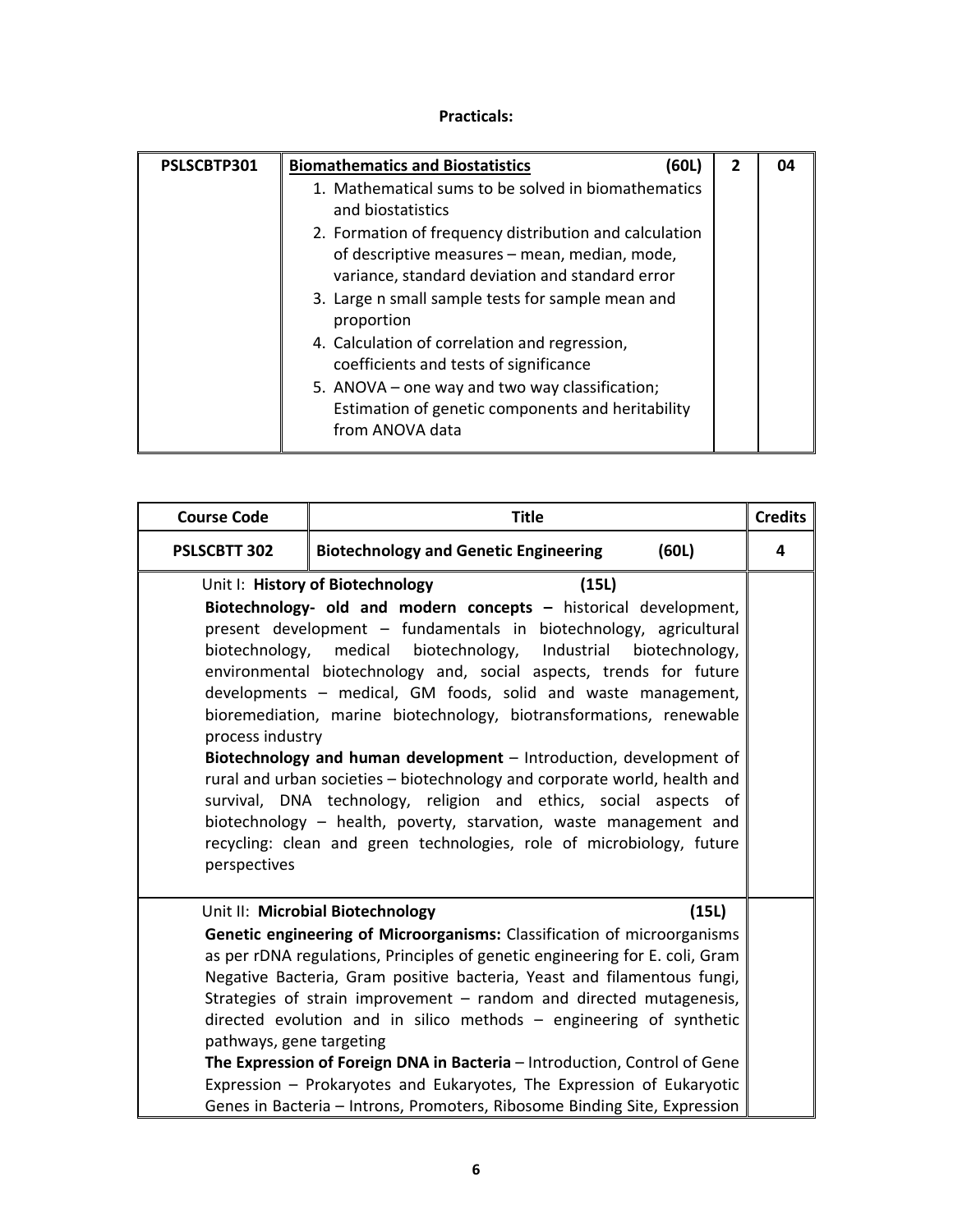of Foreign DNA as Fusion Proteins, use of tags and cleavage, Expression of Native Proteins, Detecting Expression of Foreign Genes,Maximizing Expression of Foreign DNA ‐ Optimizing Expression in *E. coli*, Alternative Host Organisms, Future Prospects **Yeast Cloning and Biotechnology** – Introduction, Gene Manipulation in *S. cerevisiae* ‐ Introducing DNA into Yeast, Yeast Selectable Markers and Vector Systems, commercially used yeast strains and their expression systems, Heterologous Protein Production ‐ The Source of Heterologous DNA, The Level of Heterologous mRNA Present in the Cell, The Amount of Protein Produced and The Nature of the Required Product, Using Yeast to Analyse Genomes, Genes and Protein‐Protein Interactions ‐ YAC Technology, Gene Knockouts, Novel Reporter Systems, Future Prospects **Filamentous fungi** –Host strains, transformation strategies, selection markers, promoters, terminators, translational regulation of protein production, strategies for efficient production, signal sequences, gene fusion approach, overproduction of foldases and chaperones, role of glycosylation, heterologous and homologous gene expression, humanization of yeast and filamentous fungi, applications pharmaceutically important secondary metabolites, medicinal mushrooms as neoplastic agents, polysaccharides from basidiomycetes for immunostimulating and anticancerous activity **Special microorganisims of biotechnological interest**‐ cyanobacteria,

algae, microalgae and protozoa

# Unit : III **Plant and Animal Biotechnology (15L) Genetic engineering of Plants:Plant cells**

Special features and organization of plant cells; Totipotency; Regeneration of plants; Plant products of industrial importance; Biochemistry of major metabolic pathways and products; Autotrophic and heterotrophic growth; Plant growth regulators and elicitors; Cell suspension culture development: methodology, kinetics of growth and production formation, nutrient optimization; Production of secondary metabolites by plant suspension cultures; Hairy root cultures and their cultivation.

#### **Transgenic Plants:**

Introduction, Applications of Molecular Biology to Speed up the Processes of Crop Improvement – Molecular maps of crop plants, Molecular Markers, Types of Molecular Markers, Marker‐assisted Selection, Examples of Marker‐assisted Selection, Molecular Diagnostics, DNA Fingerprinting, Variety Identification, DNA Microarrays, Bioinformatics; Transgenic Technologies ‐ Agrobacterium‐mediated Transformation, Selectable Marker and Reporter Genes and Particle Bombardment; Applications of Transgenic Technologies, Engineering Crop Resistance to Herbicides, Engineering Resistance to Pests and Diseases - Insect Resistance, Engineered Resistance to Plant Viruses, Resistance to Fungal Pathogens, Natural Resistance Genes, Resistance to Bacterial Pathogens, Resistance to Nematode Pathogens, Manipulating Male Sterility, Tolerance to Abiotic Stresses, Manipulating Quality ‐ Prolonging Shelf Life,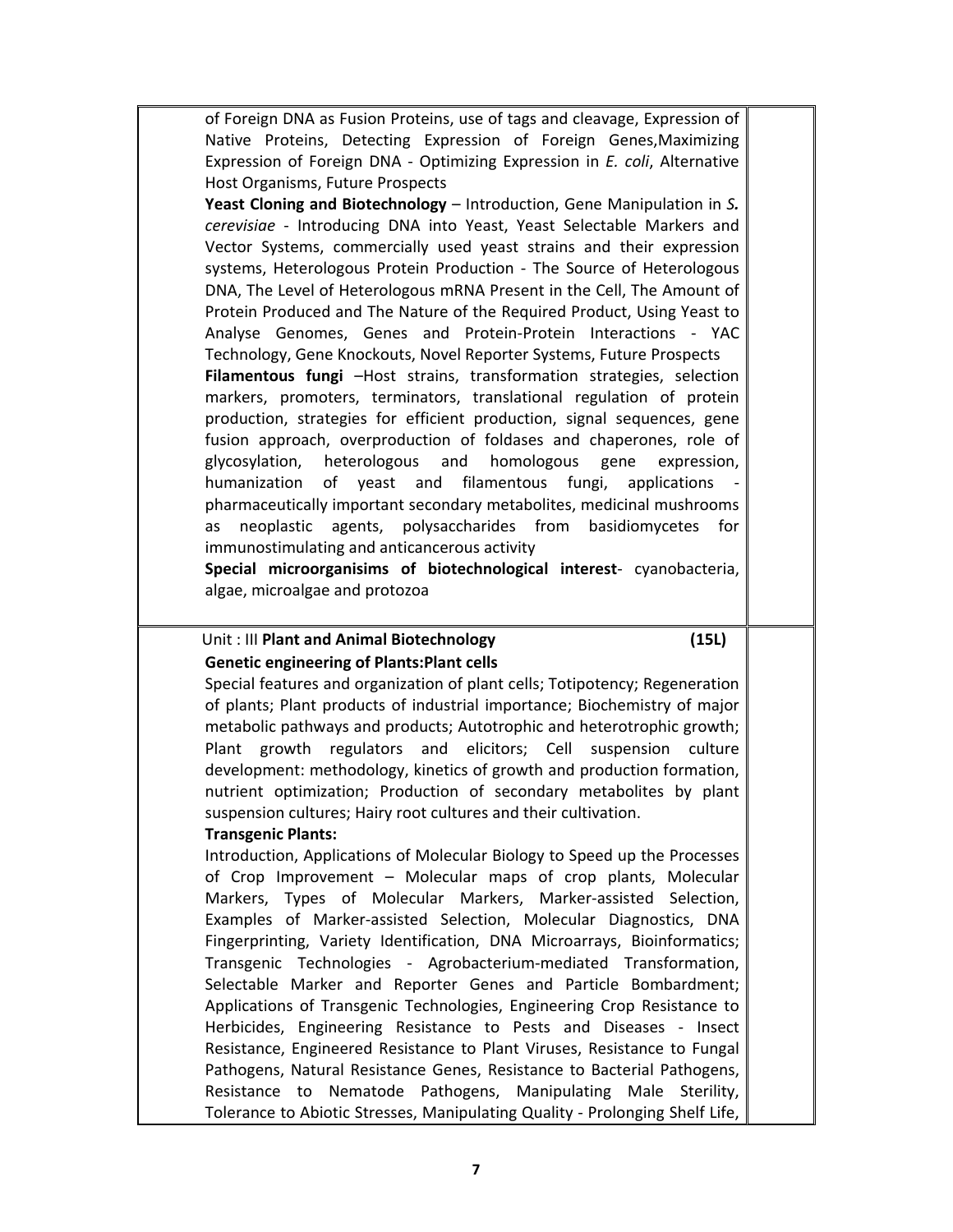Nutritional and Technological Properties – Proteins, Oils, Manipulation of Starch and Fructans, Manipulation of Metabolic Partitioning, Production of Plant Polymers and BiodegradablePlastics, Plants as Bioreactors: Biopharming and Neutraceuticals ‐ Edible Vaccines, Production of Antibodies in Plants and Plant Neutraceuticals, Plant Biotechnology in Forestry, Intellectual Property, Public Acceptance, Future Prospects

**Cloning Genes in Mammalian Cell‐lines –** Introduction, Methods of DNA Transfection - Calcium Phosphate Co-precipitation, DEAE-Dextran, Electroporation, Protoplast Fusion, Lipofection, Polybrene‐DMSO Treatment, Microinjection and Scrapefection, Requirements for Gene Expression:

The DNA Component ‐ Use of Vectors, Plasmid‐based Vectors, Virus‐based Vectors, Adrenovirus Vectors, Retrovirus Vectors, Poxviral Vectors and Baculovirus Vectors, Some Considerations in Choice of Cell‐line, Transient versus Stable Expression ‐ Selection by Host Cell Defect Complementation, Dominant Selective Techniques and Amplifiable Selection Systems, Metabolism, regulation and nutritional requirements for mass cultivation of animal cell cultures; Kinetics of cell growth and product formation and effect of shear force; Product and substrate transport; Micro & macro‐ carrier culture; Hybridoma technology; Live‐stockimprovement; Cloning in animals; Genetic engineering in animal cell culture; Animal cell preservation

Applications of gene targeting, Using Yeast to study Eukaryotic gene function, Therapeutic products produced by genetic engineering‐blood proteins, human hormones, immune modulators and vaccines, transgenic animals, Production of proteins of Pharmaceutical value.

#### **Transgenic animals:**

**Transgenesis –** Introduction, The Production of Transgenic Animals by Microinjection - Transgenic Mice, Transgenic Rats, Choice of Animal, Applications of Micro‐injection Techniques to Other Animals and Animal Cloning, Embryo Stem Cell Technology, Homologous Recombination and Transgenesis, General Considerations ‐ The Construct and Aberrant Expression, Design of the Transgenic Experiment ‐ Investigating Gene Expression, Reduction of Gene Function, Cell Ablation, Conditional Gene Alteration - Inducible Gene Targeting Using the Cre-lox System and Tetracycline/Tamoxifen, Commercial Applications ‐ Biopharmaceuticals in Transgenic Animals, Xenografts, Toxicological Applications and Immortomouse, Future Prospects, Transgenic drosophila: P‐element and microinjection of new genes, Baculovirus system for heterologous gene transfer and expression

# Unit : IV **Protein Engineering and GMO detection methods (15L)**

**Protein Engineering –** Introduction, Tools, Protein Structures ‐ Sequence Identification, Sequence Determination and Modelling, Sequence Modification ‐ Site‐directed Mutagenesis Methods, Non‐PCR Methods and PCR-based Methods, Molecular Evolution – modifying activity, substrate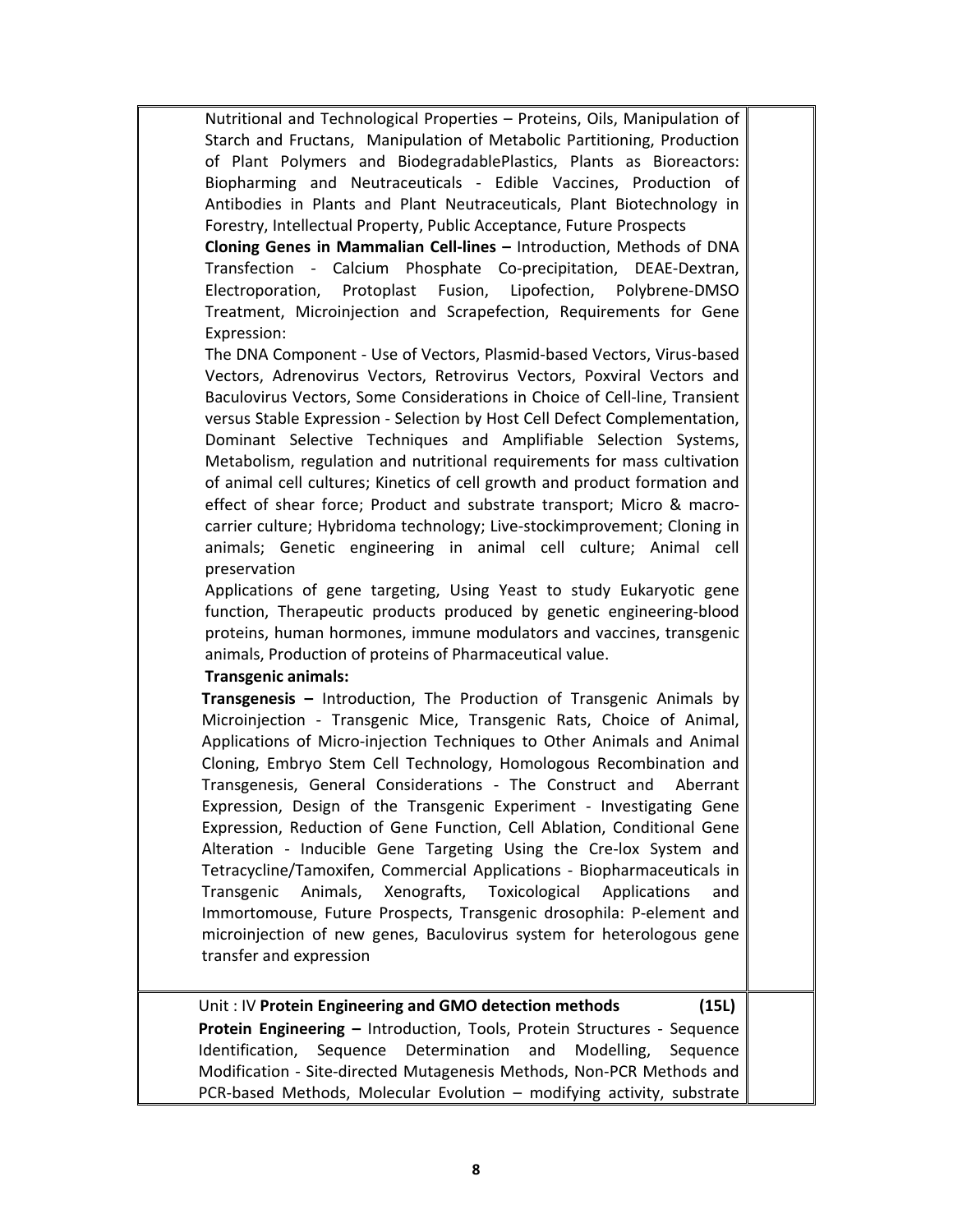specificity, cofactor requirement, increasing stability, pH and temperature optima, *de novo*Sequence Design, Expression, Analysis and detection, applications, future perspectives Applications - Point Mutations: Betaseron/Betaferon (Interferon /3- 16), Humalog (Lispro Insulin) and Novel Vaccine Adjuvants, Domain Shuffling (Linking, Swapping and Deleting) Linking – DomainFusions for Cell Targeting, Fused Cytokines and Fusions to Stabilize DimericProteins; Swapping Protein Domains –Chimaeric Mouse‐Human Antibodies and Polyketide Synthases (PJCSs); Deleting Domains, Whole Protein Shuffling, Protein‐Ligand Interactions ‐Enzyme Modifications, Hormone Agonists and Substitution of Binding Specificities, *de novo*Design, future **Detection and analysis of GMOs and GMO products:** modified gene copy number determination, detection of chromosomal changes, toxicological studies, residual DNA analysis, product analysis – microbial, biochemical and molecular, toxicological evaluation

| PSLSCBTP302 | (60L)<br><b>Biotechnology and Genetic Engineering</b>                       | $\overline{2}$ | 04 |
|-------------|-----------------------------------------------------------------------------|----------------|----|
|             | 1. Isolation of plasmid from Bacillus                                       |                |    |
|             | 2. Bacillus transformation                                                  |                |    |
|             | 3. Chloroplast transformation                                               |                |    |
|             | 4. Construction of amylase expression cassette and<br>expression in E. coli |                |    |
|             | 5. Determination of amylase gene copy number                                |                |    |
|             | 6. Microbial analysis of GMO foods                                          |                |    |
|             | 7. PCR mutagenesis of amylase gene to change temp<br>optima                 |                |    |
|             | 8. Slide culture of filamentous fungi                                       |                |    |
|             | 9. Preparation and regeneration of T. reesei<br>protoplast                  |                |    |
|             | 10. Detection and estimation of gene copy number by<br><b>Real Time PCR</b> |                |    |
|             | 11. Determination of plasmid copy number                                    |                |    |

| <b>Course Code</b> | <b>Title</b>                                                                  |       | <b>Credits</b> |
|--------------------|-------------------------------------------------------------------------------|-------|----------------|
| PSLSCBT303         | <b>Industrial Biotechnology</b>                                               | (60L) |                |
|                    | Unit I: Process Biotechnology - Introduction                                  | (15L) |                |
|                    | <b>Overview:</b> Bioprocess technology for the production of cell biomass and |       |                |
|                    | primary/secondary metabolites, such as baker's yeast, ethanol, citric acid,   |       |                |
|                    | amino acids, exo-polysacharides, antibiotics and pigments etc.; Microbial     |       |                |
|                    | production, purification and bioprocess application(s) of industrial          |       |                |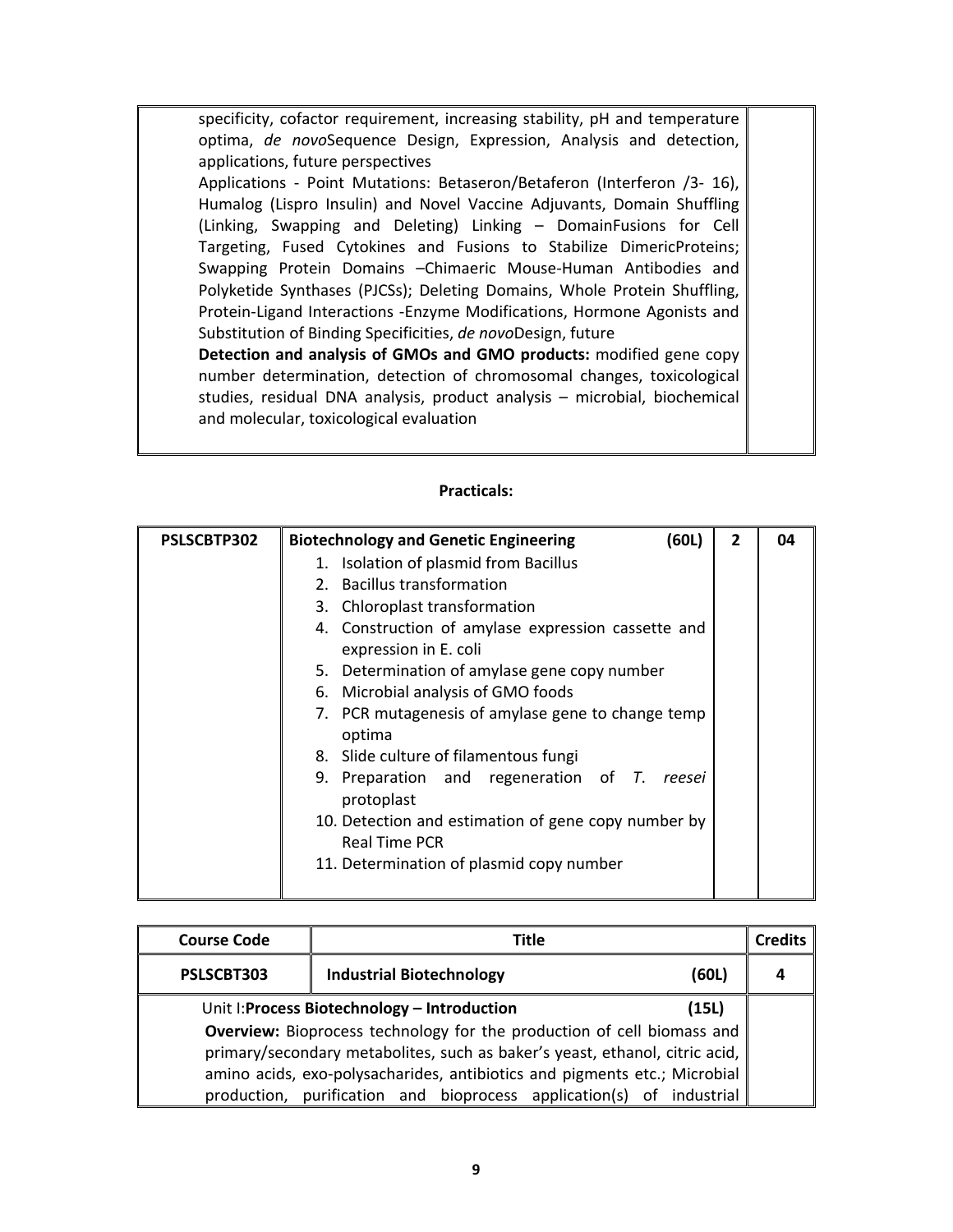| scale; Chromatographic and membrane based bioseparation methods;<br>Immobilization of enzymes and cells and their application<br>for                                                                                                                                                                                                                                                                                                                                                                                                                                                                                                                                                                                                                                                                                                                                                                                                                                                                                                                                                                                                                                                                                                             |  |
|--------------------------------------------------------------------------------------------------------------------------------------------------------------------------------------------------------------------------------------------------------------------------------------------------------------------------------------------------------------------------------------------------------------------------------------------------------------------------------------------------------------------------------------------------------------------------------------------------------------------------------------------------------------------------------------------------------------------------------------------------------------------------------------------------------------------------------------------------------------------------------------------------------------------------------------------------------------------------------------------------------------------------------------------------------------------------------------------------------------------------------------------------------------------------------------------------------------------------------------------------|--|
| bioconversion processes.                                                                                                                                                                                                                                                                                                                                                                                                                                                                                                                                                                                                                                                                                                                                                                                                                                                                                                                                                                                                                                                                                                                                                                                                                         |  |
| The microbial biochemistry concept                                                                                                                                                                                                                                                                                                                                                                                                                                                                                                                                                                                                                                                                                                                                                                                                                                                                                                                                                                                                                                                                                                                                                                                                               |  |
| Isolation, identification and initial selection of microbial strains - culture<br>preservation, stock culture maintenance, storage of culture and culture<br>collection resources and services, modification of genetic structure to<br>increase product formation, nutrition, optimal nutritional and physical<br>requirements for growth - microbial nutrition, growth measurements,<br>growth curve and optimization of nutritional and physicochemical factors,<br>Process strategy -primary and secondary metabolites and bioconversions,<br>biochemical engineering concept $-$ identification of main products and<br>substrates, stoichiometry of the process, kinetic and process rate, reactor<br>design, product recovery, waste treatment<br>Microbial cell cultivation systems - Introduction, Batch cultivation<br>system, continuous growth cultivation system, Fed-batch cultivation<br>system, recycling cultivation system, inoculums cascading system, solid-<br>state and solid-substrate cultivation system- principles, general features,<br>microbial basis of processes, importance of inoculums, bioreactor design<br>and application of SSC,<br>Immobilized cells/enzyme systems - alginate, carrageenan, ion exchange |  |
| resin, polyurethane foam, cell aggregation/flocculation, covalent coupling,                                                                                                                                                                                                                                                                                                                                                                                                                                                                                                                                                                                                                                                                                                                                                                                                                                                                                                                                                                                                                                                                                                                                                                      |  |
| passive immobilization, immobilized bioreactor design and biosensors                                                                                                                                                                                                                                                                                                                                                                                                                                                                                                                                                                                                                                                                                                                                                                                                                                                                                                                                                                                                                                                                                                                                                                             |  |
|                                                                                                                                                                                                                                                                                                                                                                                                                                                                                                                                                                                                                                                                                                                                                                                                                                                                                                                                                                                                                                                                                                                                                                                                                                                  |  |
| Unit II: Upstream Processing<br>(15L)                                                                                                                                                                                                                                                                                                                                                                                                                                                                                                                                                                                                                                                                                                                                                                                                                                                                                                                                                                                                                                                                                                                                                                                                            |  |
| Fermentation Technology - Introduction, Microbial Growth, Applications<br>of Fermentation - Microbial Biomass, Microbial Metabolites, Microbial<br>Enzymes, Transformation Processes, Recombinant Products, types -                                                                                                                                                                                                                                                                                                                                                                                                                                                                                                                                                                                                                                                                                                                                                                                                                                                                                                                                                                                                                              |  |
| submerged and solid state, The Fermentation Process - The Mode of<br>Operation of Fermentation Processes, The Genetic Improvement<br>ofProduct Formation - Mutation, Recombination, Conclusions                                                                                                                                                                                                                                                                                                                                                                                                                                                                                                                                                                                                                                                                                                                                                                                                                                                                                                                                                                                                                                                  |  |
| Bioreators- description and modeling, lab scale fermentation, large scale<br>fermentation, cell culture bioreactors, Media for microbial fermentations,<br>media for cell culture, media and air sterilization, oxygen transfer and                                                                                                                                                                                                                                                                                                                                                                                                                                                                                                                                                                                                                                                                                                                                                                                                                                                                                                                                                                                                              |  |
| mixing - scale up implications, in cell culture reactors, Strategies for<br>fermentation<br>with<br>recombinant<br>microorganisms,<br>Anaerobic<br>fermentations, fermentation monitoring and control, data analysis for                                                                                                                                                                                                                                                                                                                                                                                                                                                                                                                                                                                                                                                                                                                                                                                                                                                                                                                                                                                                                         |  |
| design<br>and<br>control,<br>of<br>aseptic<br>aerated<br>fermentors,<br>design<br>biotransformations and enzyme reactors                                                                                                                                                                                                                                                                                                                                                                                                                                                                                                                                                                                                                                                                                                                                                                                                                                                                                                                                                                                                                                                                                                                         |  |
|                                                                                                                                                                                                                                                                                                                                                                                                                                                                                                                                                                                                                                                                                                                                                                                                                                                                                                                                                                                                                                                                                                                                                                                                                                                  |  |
| Bioprocess Engineering: Kinetics of microbial growth, substrate utilization<br>and product formation; Simple structured models; Sterilization of air and<br>media; Batch, fed-batch and continuous processes; Aeration and agitation;                                                                                                                                                                                                                                                                                                                                                                                                                                                                                                                                                                                                                                                                                                                                                                                                                                                                                                                                                                                                            |  |
| Mass transfer in bioreactors; Rheology of fermentation fluids; Scale-up<br>concepts; Design of fermentation media; Various types of microbial and                                                                                                                                                                                                                                                                                                                                                                                                                                                                                                                                                                                                                                                                                                                                                                                                                                                                                                                                                                                                                                                                                                |  |
| enzyme reactors; Instrumentation in bioreactors.                                                                                                                                                                                                                                                                                                                                                                                                                                                                                                                                                                                                                                                                                                                                                                                                                                                                                                                                                                                                                                                                                                                                                                                                 |  |

enzymes; Production and purification of recombinant proteins on a large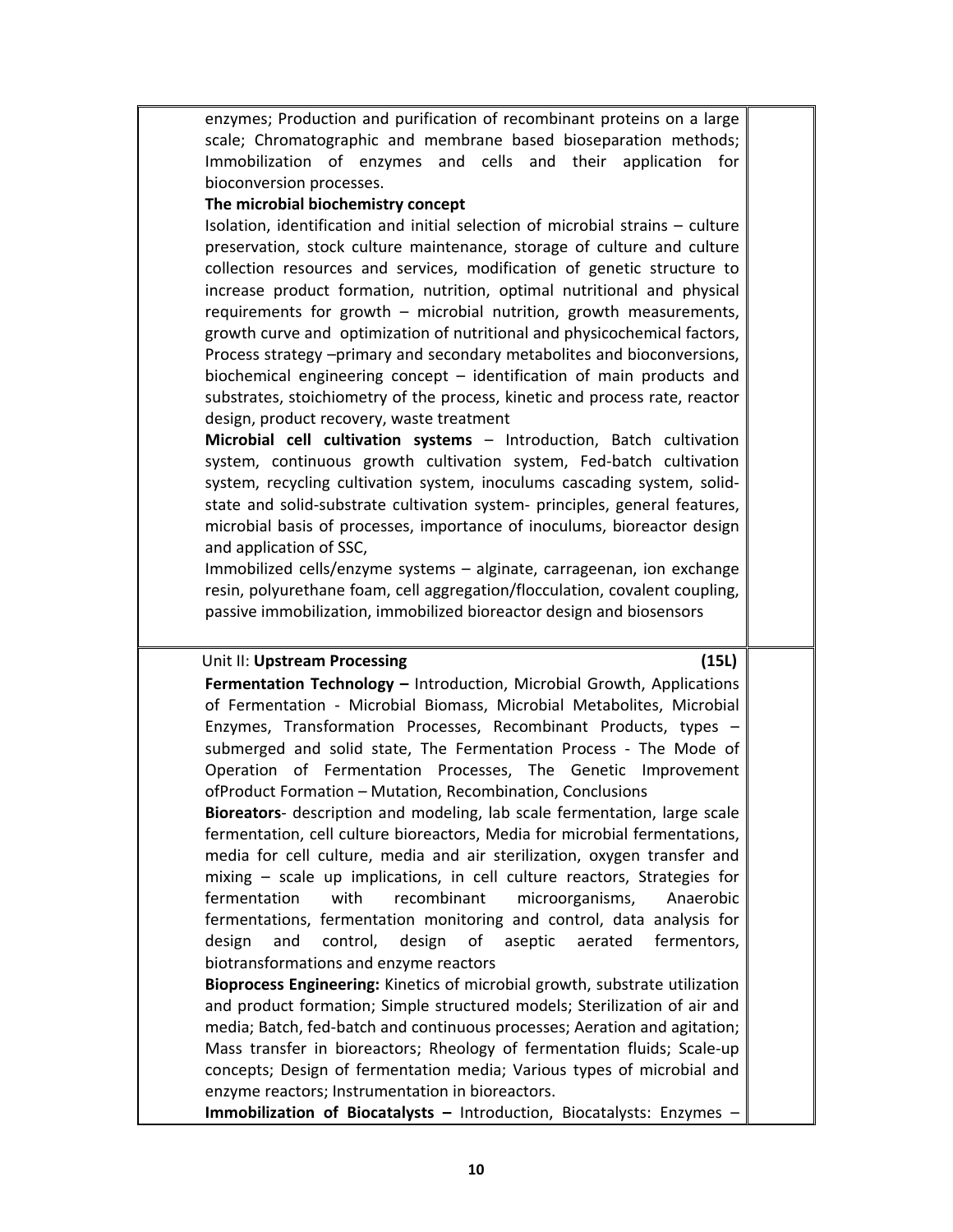| Specificity and Catalytic Power, Ribozymes, Abzymes,<br>Multienzyme<br>Complexes - PDC, Proteosome, Cellulosome and Multienzyme Complexes<br>and Immobilization Technology, Cells: Animal Cells, Plant Cells and<br>Microorganisms (Bacteria, Yeast and Filamentous Fungi), Biocatalyst<br>Selection, Immobilization: Choice of Support Material- Next Generation of<br>Support Material, Choice of Immobilization Procedure - Adsorption,<br>Covalent Binding, Entrapment, Encapsulation, Cross-linking, Properties of<br>Immobilized Biocatalysts - Stability and Catalytic Activity, Applications                                                                                                                                                                                                                                                                                                                                                                                                                                                                                                                                                                                                                                                                                                                       |
|----------------------------------------------------------------------------------------------------------------------------------------------------------------------------------------------------------------------------------------------------------------------------------------------------------------------------------------------------------------------------------------------------------------------------------------------------------------------------------------------------------------------------------------------------------------------------------------------------------------------------------------------------------------------------------------------------------------------------------------------------------------------------------------------------------------------------------------------------------------------------------------------------------------------------------------------------------------------------------------------------------------------------------------------------------------------------------------------------------------------------------------------------------------------------------------------------------------------------------------------------------------------------------------------------------------------------|
| Unit: III Downstream processing<br>(15L)<br>Protein Extraction and Purification - Introduction, Cell Disruption:<br>Enzymic Methods of Cell Disruption, Chemical Methods of Cell Lysis -<br>Alkali and Detergents, Physical Methods of Cell Lysis - Osmotic Shock,<br>Grinding with Abrasives, Solid Shear and Liquid Shear, Initial Purification -<br>Debris Removal, Batch Centrifuges, Continuous-flow Centrifugation,<br>Basket Centrifuges and Membrane Filtration, Aqueous Two-phase<br>Separation, in vitro protein refolding, Precipitation - Ammonium Sulfate,<br>Organic Solvents, High Molecular Weight Polymers and Heat Precipitation,<br>Chromatography - Scale-up and Quality Management, Method Selection,<br>Selection of Matrix, Gel Filtration, Ion Exchange Chromatography, Affinity<br>Hydrophobic<br>Interaction<br>Chromatography,<br>chromatography,<br>High<br>Performance Chromatographic Techniques, Perfusion Chromatography,<br>Expanded Bed Adsorption, Membrane Chromatography, Maintenance of<br>Column Packing Materials, Equipment for Large-scale Chromatography<br>and Control and Automation, Ultrafiltration, electrokinetic separation of<br>proteins, lyophilization and spray drying, Design of Proteins for<br>Purification - Inclusion Bodies and Affinity Tails, Future Trends |
| Unit: IV Measuring, Modeling and control<br>(15L)<br>Measurements and control: Common instruments in process analysis and<br>control, Methods and Instruments in fermentation gas<br>analysis,<br>Biosensors, Characterization of Bioreactors, Determination<br>of Cell<br>Concentration, optimization of sampling, Cell Models, Stirred Tank<br>Models, Tower Reactor Models, Process Models, Control of Bioreactor<br>Systems, Automation, Control of Downstream Processing<br><b>Process Validation and regulatory issues</b><br>Analytical protein chemistry, biotechnology facility design and process<br>validation, treatment of biological waste                                                                                                                                                                                                                                                                                                                                                                                                                                                                                                                                                                                                                                                                   |

| PSLSCBTP303 | <b>Dissertation in Literature Review</b> | (60L) |  |
|-------------|------------------------------------------|-------|--|
|             | Dissertation on Literature Review        |       |  |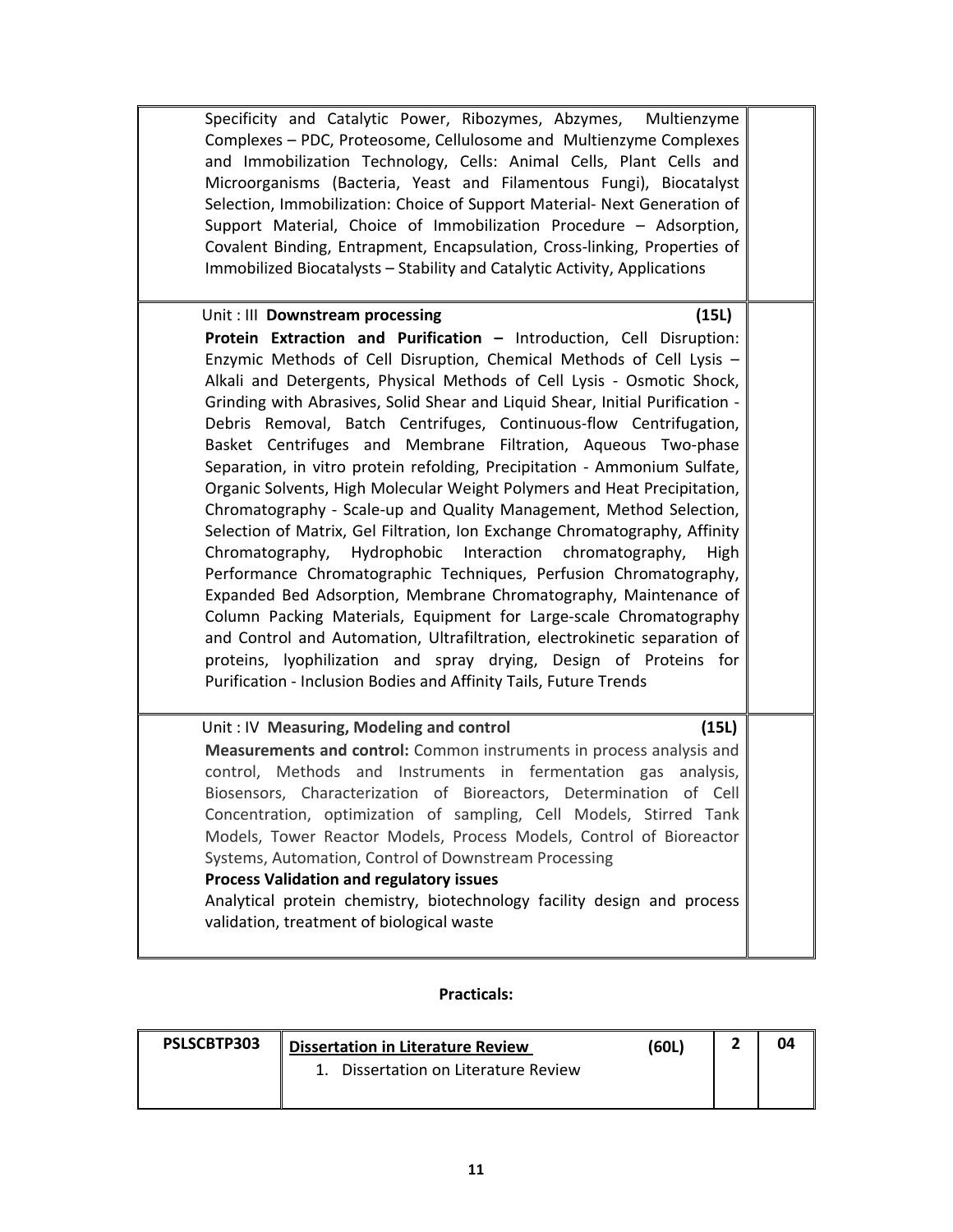| <b>Course Code</b>        | <b>Title</b>                                                                                                                                                                                                                                                                                                                                                                                                                                                                                                                                                                                                                                                                                                                                                                                                                                                                                                                                                                                                                                                                                                                                                                                                                                                                                                                                                                                                                                                                                                                                                                                                                                                                                                                                                                                                                                                                                                                                                                                                                                                                                                                                                                                                                                                                                                                                                                                                                                                                                                                                       |       | <b>Credits</b> |
|---------------------------|----------------------------------------------------------------------------------------------------------------------------------------------------------------------------------------------------------------------------------------------------------------------------------------------------------------------------------------------------------------------------------------------------------------------------------------------------------------------------------------------------------------------------------------------------------------------------------------------------------------------------------------------------------------------------------------------------------------------------------------------------------------------------------------------------------------------------------------------------------------------------------------------------------------------------------------------------------------------------------------------------------------------------------------------------------------------------------------------------------------------------------------------------------------------------------------------------------------------------------------------------------------------------------------------------------------------------------------------------------------------------------------------------------------------------------------------------------------------------------------------------------------------------------------------------------------------------------------------------------------------------------------------------------------------------------------------------------------------------------------------------------------------------------------------------------------------------------------------------------------------------------------------------------------------------------------------------------------------------------------------------------------------------------------------------------------------------------------------------------------------------------------------------------------------------------------------------------------------------------------------------------------------------------------------------------------------------------------------------------------------------------------------------------------------------------------------------------------------------------------------------------------------------------------------------|-------|----------------|
| PSLSCBT304                | <b>Biotechnology in Industry</b>                                                                                                                                                                                                                                                                                                                                                                                                                                                                                                                                                                                                                                                                                                                                                                                                                                                                                                                                                                                                                                                                                                                                                                                                                                                                                                                                                                                                                                                                                                                                                                                                                                                                                                                                                                                                                                                                                                                                                                                                                                                                                                                                                                                                                                                                                                                                                                                                                                                                                                                   | (60L) | 4              |
| -Brewing, Wine and Brandy | Unit I: Microbial biotechnology in Industry<br>Application of enzymes in industrial processing<br>Textile Processing, Leather Processing, Paper & Pulp Processing, laundry,<br>chiral synthesisof enantiomerically pure compounds, role of cellulases,<br>hemicellulases, Lipases - pancreatic lipases and microbial lipases,<br>proteases - serine proteases, metalloproteases, acid proteinases, laccases<br>In Food biotechnology - Role of Cellulases, hemicellulasesPectinases -<br>pectin methylesteraes, pectin depolymerises, glucose oxidase, catalase,<br>lysozyme, sulfhydral oxidase, glucose isomerise, β-1, 4-galacturonidase in<br>Baking, Fruit Processing, Cereal Extraction, Brewing, Grain Processing,<br>Protein Processing & Flavours, Dairy Processing, Extraction and clarification<br>of fruit and vegetable juices, Infusion of pectinases and b-glucosidases to<br>alter the sensory properties of fruits and vegetables Production of fruit<br>nectars and purees, Extraction of olive oil, Improving the quality of bakery<br>products, enzymes used in meat industry, dairy industry - enzyme from<br>rennet and rennet substitutes, production of aroma and texture,<br>enzymatic synthesis of aspartame, enzymes in starch processing and<br>baking industry - syrup and sweetener, baking, glucose isomerisation,<br>Food Fermentations - Baked Goods, Cheese, Other, Fermented Dairy<br>Products, Indigenous fermented foods, cocoa Fermentation, Vinegar, Olive<br>Fermentations, Vegetable Fermentations, Use of Enzymes in Food<br>Processing, Fermented Feeds, Fermented Feeds and Feed Products,<br>Cellulases, hemicellulases and pectinases in beer and wine biotechnology<br>Food Biopreservation - Microbial Ecology of Spoilage and Pathogenic<br>Flora Associated to Fruits and Vegetables, chemical preservatives and their<br>safety concerns, biological methods-lactic acid bacteria, LAB bacteriocins,<br>classification, characterization, biosynthesis, regulation of biosynthesis,<br>immunity and mode of action, factors affecting its action, requirements<br>and regulatory status of bacteriocins, applications in dairy, meat,<br>vegetable and fish products, baking industry, fermentations, hurdle<br>technology and application of LAB bacteriocin, endolysins - structure,<br>mode of action and applications, bacteriophages - current bacteriophage<br>based food applications, Tools for Safety Control: HACCP, Risk Assessment,<br>Predictive Microbiology, and Challenge Tests | (15L) |                |
|                           | Unit II: Biomass processing and bioenergy production<br>Production and processing of microbial biomass for food, feed and<br>nutrition - Introduction, microorganisms-bacteria, yeast, fungi, algae,<br>production of microbial biomass as nutritional protein source $-$ pruteen                                                                                                                                                                                                                                                                                                                                                                                                                                                                                                                                                                                                                                                                                                                                                                                                                                                                                                                                                                                                                                                                                                                                                                                                                                                                                                                                                                                                                                                                                                                                                                                                                                                                                                                                                                                                                                                                                                                                                                                                                                                                                                                                                                                                                                                                  | (15L) |                |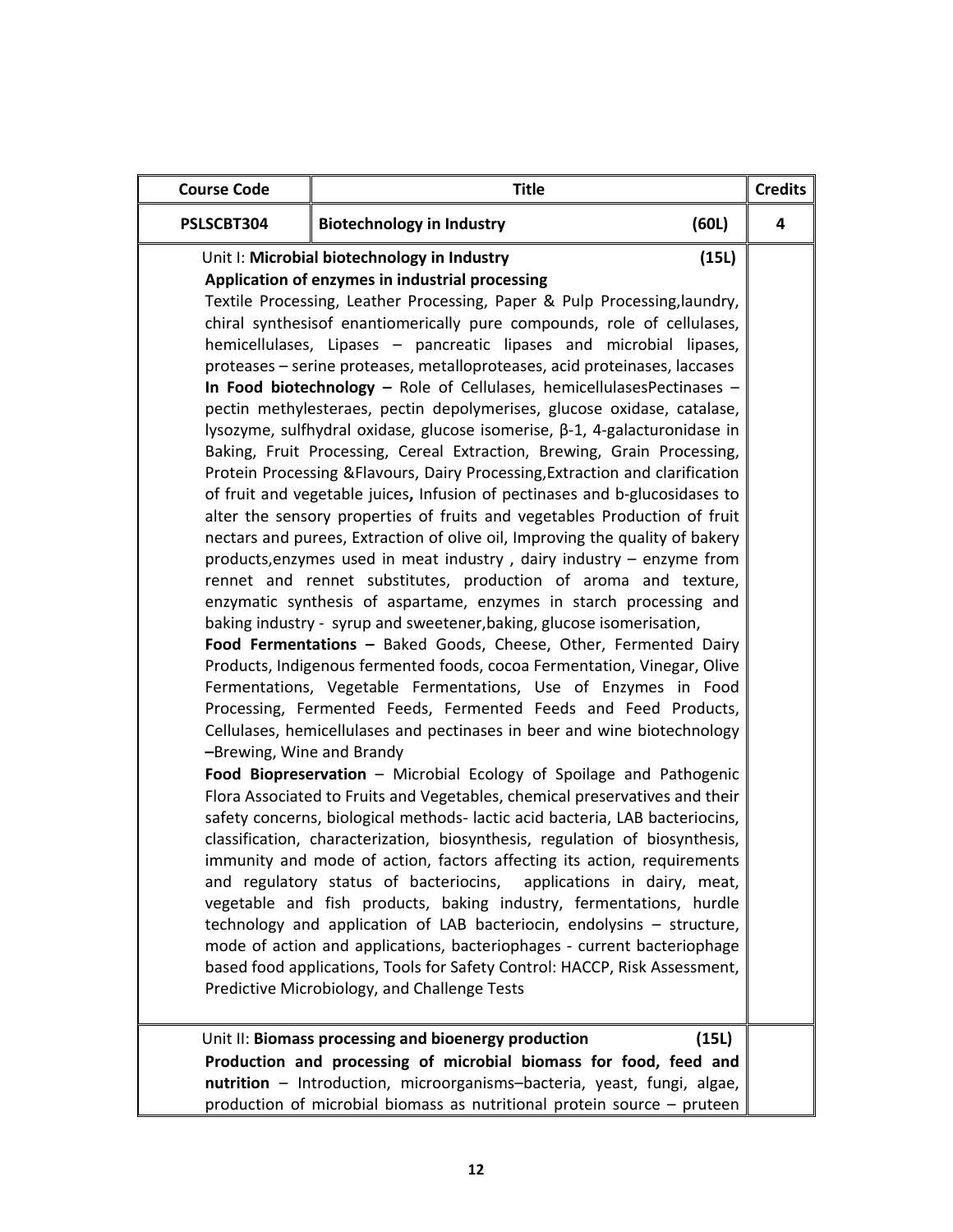process, baker's yeast production, fodder yeast production, Pekilo process, mushroom production, algal biomass production,

**Production of microbial biomass as enrichment for animal feed** – protein enriched starch, protein enriched whey, conversion of lignocelluloses into feed using cellulases and hemicellulases of white-rot fungi, role of phytases, Silage – ensiling process, silage ‐ microflora, additives, quality, in tropical areas, from crop residues and by products, Composting – physical and chemical factors, microbiology, health risk from pathogens, odour sources

**Human Nutrition** ‐ Nutraceuticals, dietary supplements, Introduction to nutraceuticals: definitions, basis of claims for a compound asa nutraceutical, regulatory issues for nutraceuticals, production of nutraceuticals like lycopene, isoflavonoids, prebiotics and probiotics, glucosamine, phytosterols. Formulation of functional foods containing nutraceuticals – stability and analytical issues, labelling issues

**Processing of simple polymer biomass (starch, sugar, oil, protein) from various agricultural crops** – Introduction , enzyme production, starch crops – grain, cassava, potato and sagopalm, sugar crop –sugarcane, fatty acid and oil containing crops –oil palm, fish processing industries

**Biorefinery – Processing of lignocellulosic biomass, human and animal waste with control of pathogens**,

Community involvement and joint venture capital, Bio‐refinery concept, Products from lignocellulosic biomass: Energy (energy and/or heat) – direct combustion, cofiring, cogeneration, gasification, Mushrooms, fertilizer through composting, animal feed through silage, Products from human, animal and residual agricultural biomass – energy (biogas) and fertilizer and food (fish and algae through aquaculture)

**Bioenergy production** – Introduction, biofuels from soils as electricity and heat – pretreatment of biomass, direct combustion, co-firing, gasification and small modular systems, biofuel in the form of gas – hydrogen and methane (biogas), biofuel in form of liquid – ethanol and diesel, biofuel from phytoplankton,bioelectrochemical fuel cells

#### Unit : III **Biotransformations** (15L)

Perspectives in Biotransformation, Biotransformations ‐ Practical Aspects, **Hydrolases** ‐Biotransformations with Lipases, Esterases, Cleavage and Formation of Amide Bonds, Nitriles, Redox Enzymes, alkaloids,Yeast, Dehydrogenases - Characteristics, Design of Reaction Conditions, and Applications, Hydroxylation and Dihydroxylation, FlavinMonooxygenases ‐ Uses as Catalysts for Baeyer‐Villiger Ring Expansion and Heteroatom Oxidation

**Solid Waste Treatment, Carbon‐Carbon Bond Formation, Addition, Elimination and Substitution Reactions** – Lyases, Halocompounds, Phosphorylation

**Enzymes in Carbohydrate Chemistry:** Formation of Glycosidic Linkages, Applications ‐Industrial Biotransformations, Regioselective Oxidation of Aminosorbitol with Gluconobacteroxydans, A Key Reaction in the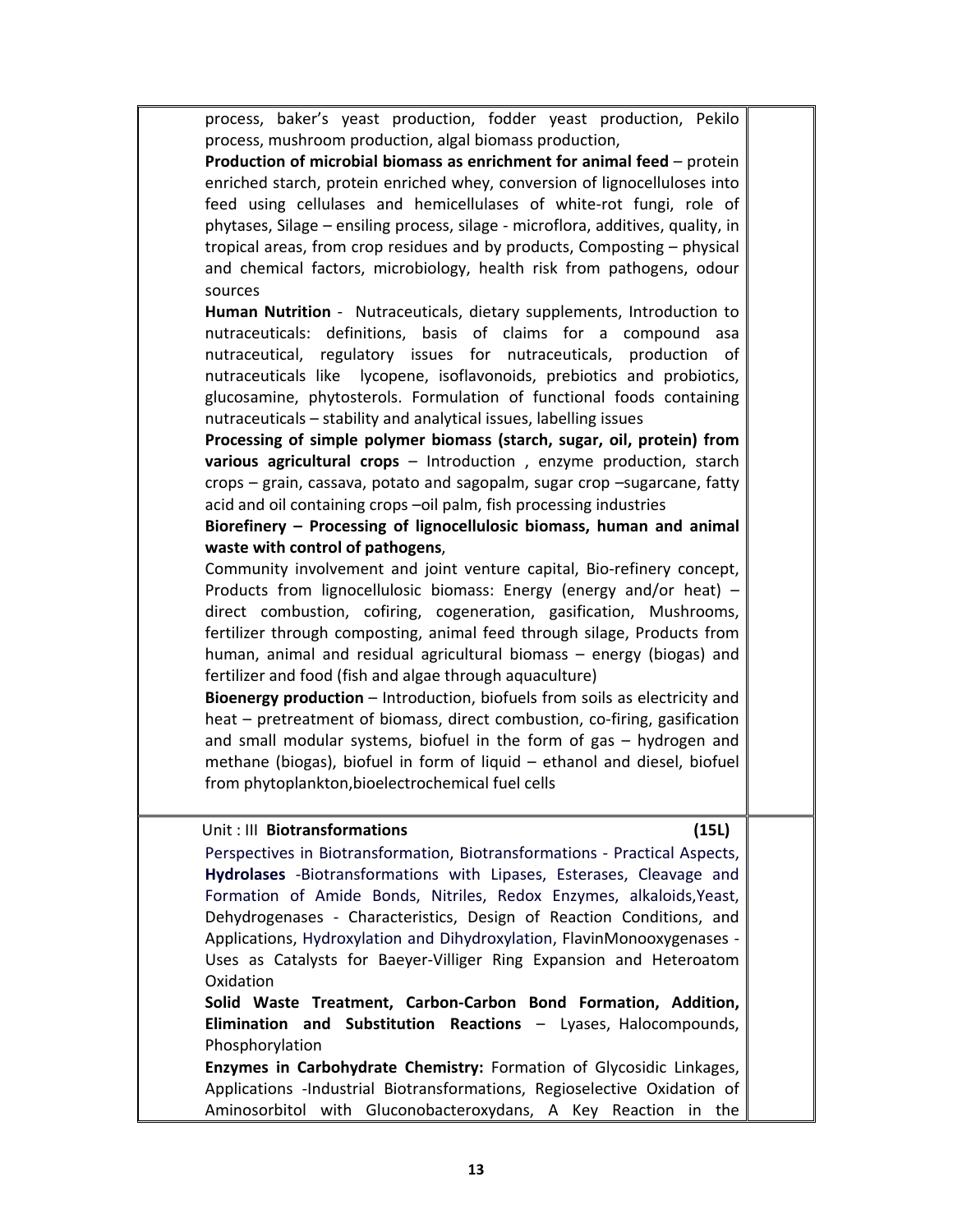Industrial Synthesis of 1‐Deoxynojirimycin, Engineering Microbial Pathways for Amino Acid Production, Biotechnological Production of Natural Aroma Chemicals by Fermentation Processes, Synthetic Applications of Enzyme‐Catalyzed Reactions, The Future of Biotransformations –catalytic antibodies, Synthetic Enzymes: Artificial Peptides in Stereoselective Synthesis

Unit : IV **Products of Primary and Secondary Metabolism (15L) Raw Materials and Raw Material Strategies** ‐ Sugar‐Based Raw Materials for Fermentation Applications, Starch‐Based Raw Materials for Fermentation Applications, Raw Material Strategies ‐ Economical Problems **Products of Primary Metabolism** – Ethanol: Classical Methods, Ethanol ‐ Potential Source of Energy and Chemical Products, Microbial Production of Glycerol and Other Polyols, Microbial Production of Acetone/Butanol/Isopropanol, Microbial Production of 2,3‐Butanediol, Lactic Acid, Citric Acid, Gluconic Acid, Further Organic Acids, Acetic Acid, PHB and Other olyhydroxyalkanoic Acids, Technical Production and Use of Amino Acids, Enzymology of Amino Acid Production, Nucleotides and Related Compounds, Extracellular Polysaccharides – dextran, xanthan gum, alginate, approaches to improvement of microbial polysaccharides production, Biosurfactants

#### **Products of Secondary Metabolism**

General Aspects of Secondary Metabolism, Regulation of Bacterial Antibiotic Production, Screening of Novel Receptor‐Active Compounds of Microbial Origin, Microbial Lipids, Microbial Siderophores, Advances in the Molecular Genetics of *ß*‐Lactam Antibiotic Biosynthesis, Peptide antibiotics, Lantibiotics, Glycopeptide Antibiotics, (Dalbaheptides), Aminoglycosides, Products from Basidiomycetes, Cyclosporins: recent developments in biosynthesis, pharmacology and biology and clinical applications, Secondary Products from Plant Cell Cultures, Biotechnical Drugs as Antitumor Agents, secondary products from filamentous fungi – antibacterials, Antivirals, Insecticidal, antihelmintic antibiotics, cholesterol inhibitors, anti-diabetic agents, anticancer, antitumor agents, other bioactive compounds,

**Production of Biochemicals**‐production of vitamins, polyketidesysnthesis, terpenoidflavor and fragrance compounds, degradable resins. Microencapsulation based cell therapy, Medicinal Mushrooms – production of mycelium (liquid culture), antitumor polysaccharides

| PSLSCBTP304 | (60L)<br><b>Biotechnology in Industry</b>           | 04 |
|-------------|-----------------------------------------------------|----|
|             | 1. Fermentation of wheat bran/cellulose/birchwood   |    |
|             | xylan by Trichoderma                                |    |
|             | 2. Analysis of spent broth                          |    |
|             | 3. Purification and precipitation secreted proteins |    |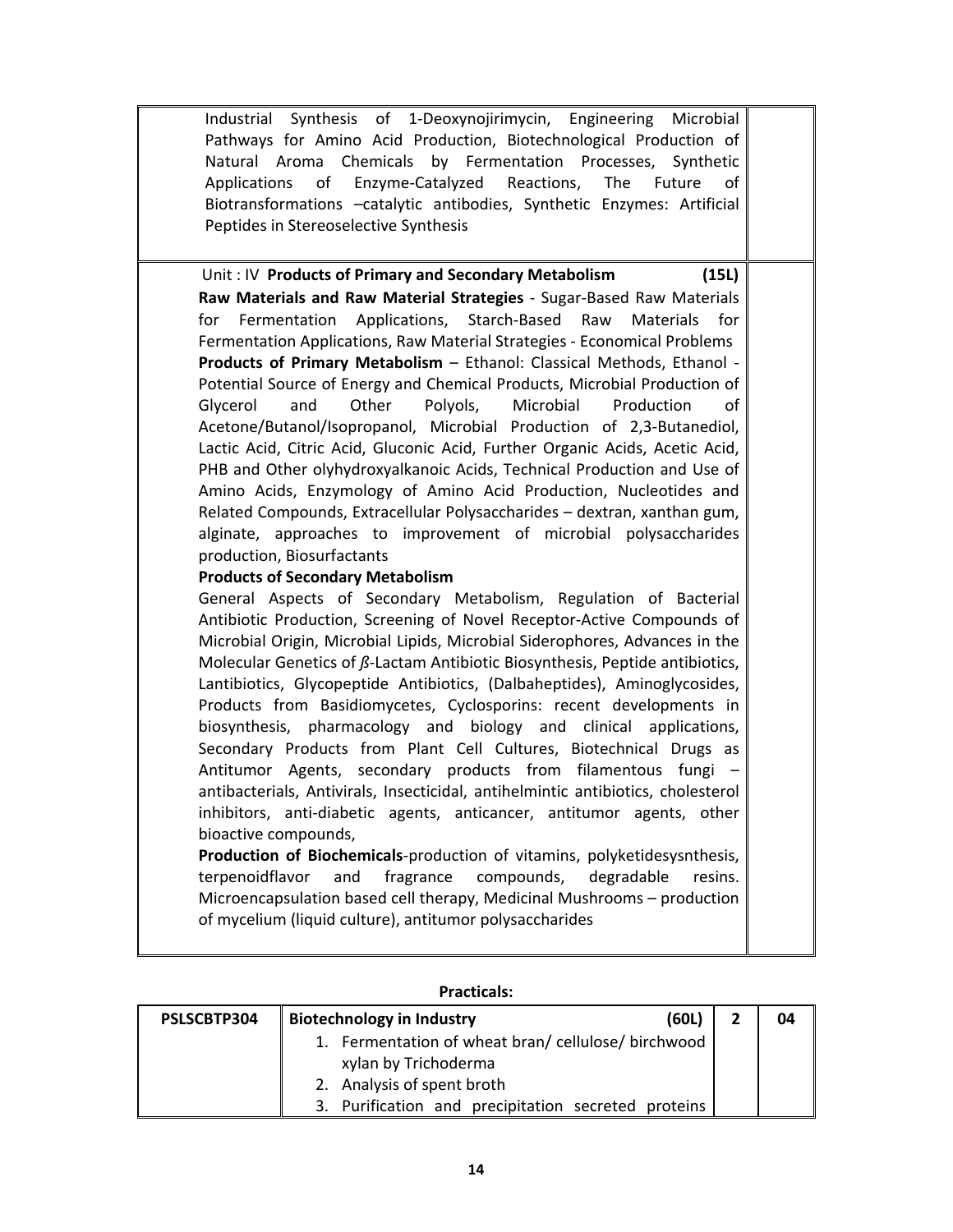| from spent broth                                                                                                       |  |
|------------------------------------------------------------------------------------------------------------------------|--|
| 4. 2-D gel electrophoresis of precipitated protein                                                                     |  |
| 5. Estimation of cellulase activity of cellulose<br>degraders                                                          |  |
| 6. Estimation of cellulose/xylanase activity in broth<br>and precipitated protein fraction                             |  |
| 7. Production of algal biomass                                                                                         |  |
| 8. Fermentation of lignocellulolytic biomass                                                                           |  |
| 9. Detection of GMO food                                                                                               |  |
| 10. Microbial load of canned foods                                                                                     |  |
| 11. Analysis of preserved food stuff for presence of<br>pathogens                                                      |  |
| 12. Detection of viable, non-viable and viable but non<br>culturablecells by fluorescence microscopyin GMO<br>products |  |
|                                                                                                                        |  |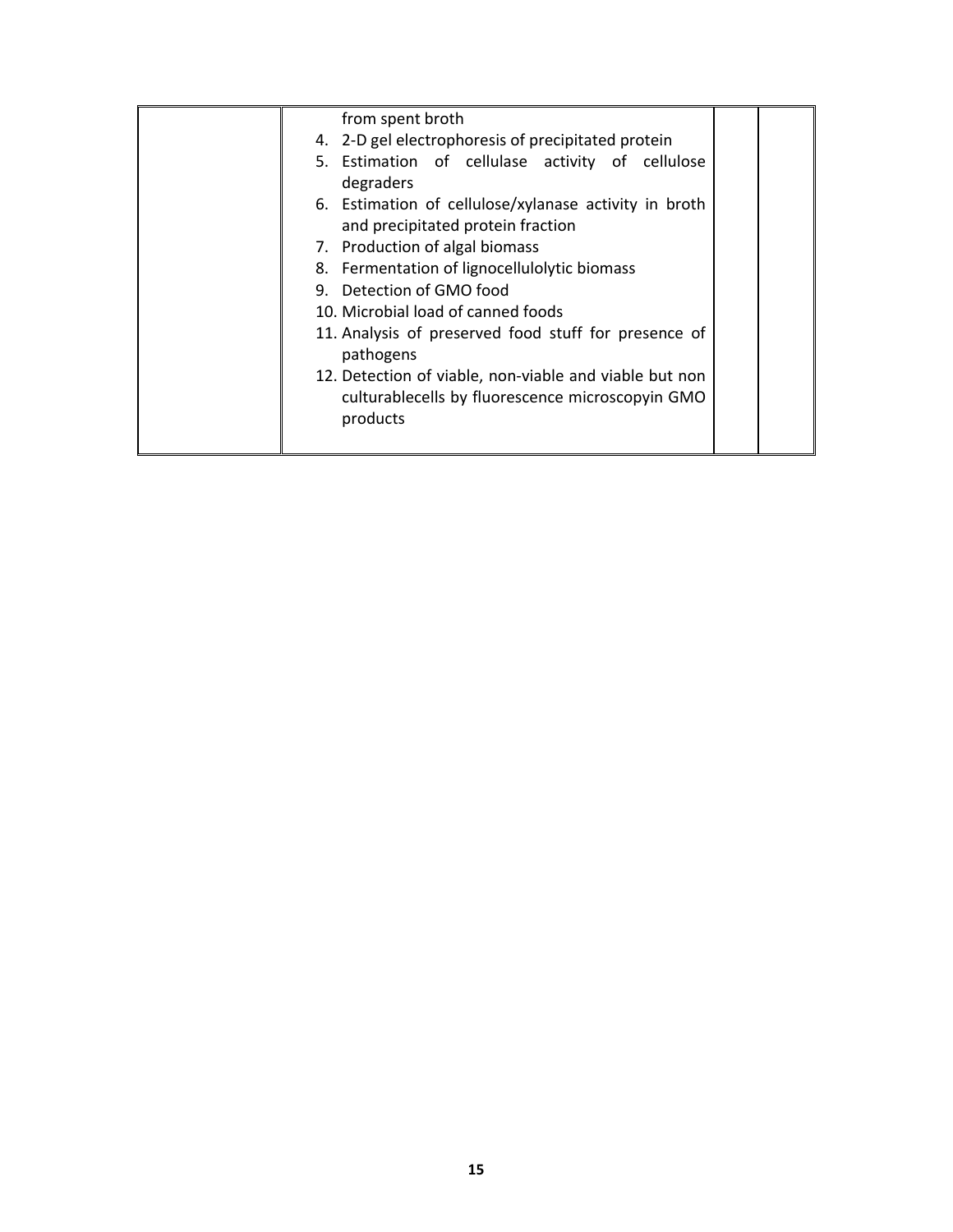### **SEMESTER IV DETAILED SYLLABUS**

| <b>Course Code</b>                                                                         | <b>Title</b>                                                                                                                                                                                                                                                                                                                                                                                                                                                                                                                                                                                                                                                                                                                                                                                                                                                                                                                                                                                                                                                                                                                                                                                                                                                                                                                          | <b>Credits</b> |
|--------------------------------------------------------------------------------------------|---------------------------------------------------------------------------------------------------------------------------------------------------------------------------------------------------------------------------------------------------------------------------------------------------------------------------------------------------------------------------------------------------------------------------------------------------------------------------------------------------------------------------------------------------------------------------------------------------------------------------------------------------------------------------------------------------------------------------------------------------------------------------------------------------------------------------------------------------------------------------------------------------------------------------------------------------------------------------------------------------------------------------------------------------------------------------------------------------------------------------------------------------------------------------------------------------------------------------------------------------------------------------------------------------------------------------------------|----------------|
| PSLSCBT401                                                                                 | <b>Bioinformatics and IPR and Bioethics</b><br>(60L)                                                                                                                                                                                                                                                                                                                                                                                                                                                                                                                                                                                                                                                                                                                                                                                                                                                                                                                                                                                                                                                                                                                                                                                                                                                                                  | 4              |
| Unit I: Bioinformatics - I<br>public data sources.<br><b>Example Databases:</b><br>Method. | (15L)<br>Introduction to Bioinformatics: Definition and History of Bioinformatics,<br>Internet sources for Bioinformatics, Introduction to Data Mining,<br>Bioinformatics Problems and data mining solutions<br>Biological databases: Introduction to variety of data sources. Population,<br>sample, Classification and modeling of Data. Quality of data, Private and<br>(a) Nucleic acid databases (NCBI, DDBJ, and EMBL).<br>(b) Protein databases (Primary, Composite, and Secondary)<br>(c) Specialized Genome databases: (SGD, TIGR, and ACeDB)<br>(d) Structure databases (CATH, SCOP, and PDBsum)<br>Alignment problem and solutions<br>Alignment: Basics and techniques, Local alignment and Global alignment<br>Pairwise sequence alignment: NEEDLEMAN and Wunsch algorithm, Smith<br>and Waterman algorithm, The Dot Plot, Dynamic Programming Algorithm.<br>Multiple Sequence Alignment (MSA): Definition, Objective, Consensus,<br>Methods for MSA: Heuristic approach, Dynamic programming approach<br>and their combinations. Complexity analysis.<br>Phylogenetic Analysis: Molecular-Phylogenetics, Phylogenetic-trees,<br>Terminology of tree-reconstruction, rooted and un-rooted trees, gene vs<br>species trees and their properties.<br>Algorithms / methods of phylogenetic analysis: UPGMA, Neighbor-Joining |                |
| Unit II: Bioinformatics - II                                                               | (15L)<br>Protein structure analysis and prediction: Identification/assignment of<br>secondary structural elements from the knowledge of 3-D structure of<br>macromolecule using DSSP and STRIDE methods, Prediction of secondary<br>structure: PHD and PSI-PRED method<br>Tertiary (3-D) Structure prediction: Fundamentals of the methods for 3D<br>structure prediction (sequence similarity/identity of target proteins of<br>known structure, fundamental principles of protein folding etc.)<br>Homology Modeling, fold recognition, threading approaches, and ab-initio<br>structure prediction methods<br>Genomics: Basic concepts on identification of disease genes, role of<br>bioinformatics-OMIM database, reference genome sequence, integrated<br>genomic maps, gene expression profiling; identification of SNPs, SNP<br>database (DbSNP). Role of SNP in Pharmacogenomics, SNP arrays<br>Drug discovery and Development : - Introduction to Drug Design and                                                                                                                                                                                                                                                                                                                                                           |                |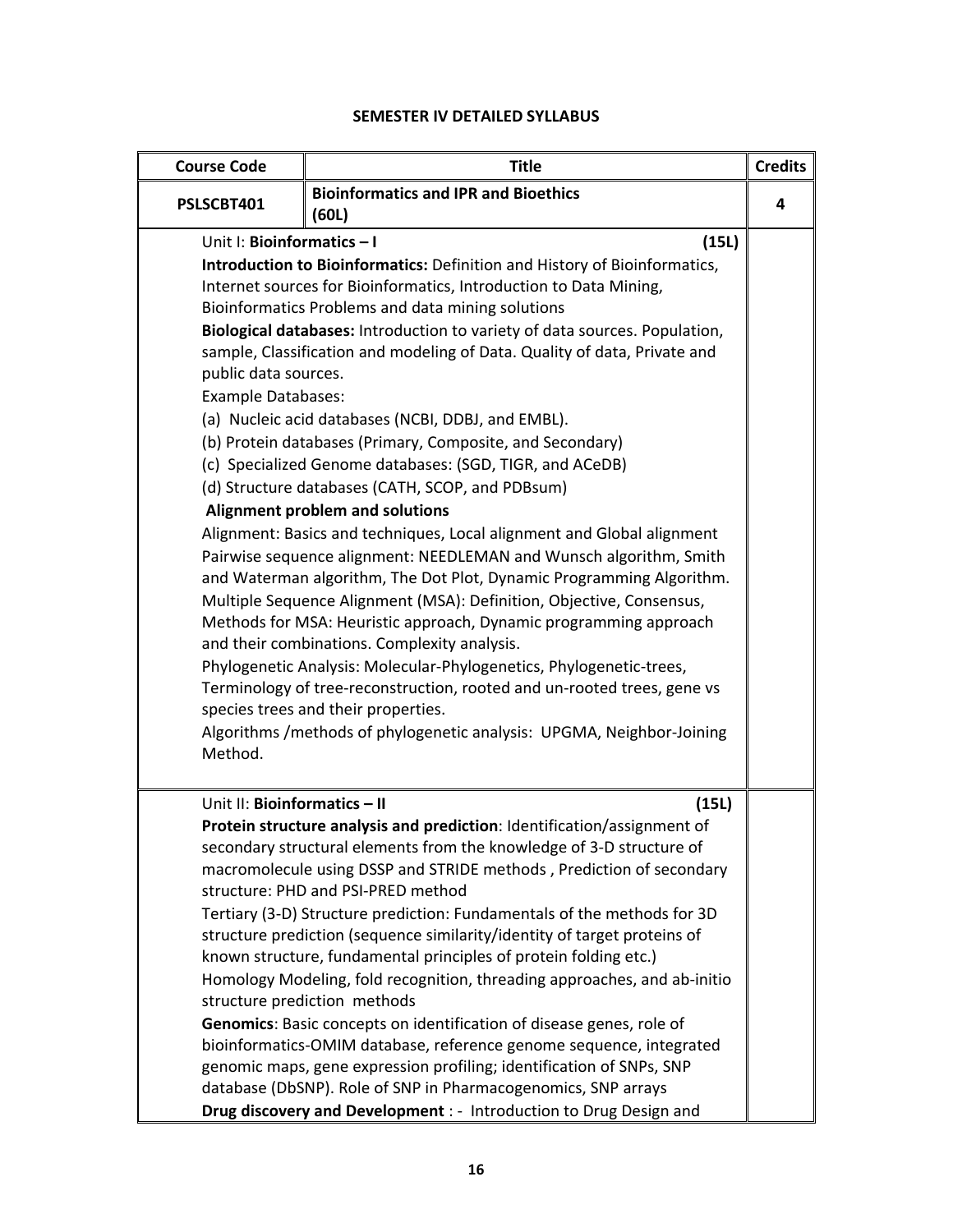| Development, Drug targets, Lead Identification and Modification,<br>Computer-Aided Drug Design, Drug Delivery, Pre-clinical and Clinical<br><b>Testing</b><br>Applications of Bioinformatics: Pharmaceutical industries, immunology,<br>agriculture, forestry; Legal, ethical and commercial ramifications of<br>bioinformatics; Bio-sensing                                                                                                                                                                                                                                                                                                                                                                                                                                                                                                                                                                                                                                                                                                                                                                                                                                                                      |  |
|-------------------------------------------------------------------------------------------------------------------------------------------------------------------------------------------------------------------------------------------------------------------------------------------------------------------------------------------------------------------------------------------------------------------------------------------------------------------------------------------------------------------------------------------------------------------------------------------------------------------------------------------------------------------------------------------------------------------------------------------------------------------------------------------------------------------------------------------------------------------------------------------------------------------------------------------------------------------------------------------------------------------------------------------------------------------------------------------------------------------------------------------------------------------------------------------------------------------|--|
| Unit: Ill Intellectual Property Rights<br>(15L)<br>Introduction to IPR; Types of Intellectual property - Patents, Trademarks,<br>Copyrights and related rights; Traditional vs. Novelty;<br>Importance of intellectual property rights in the modern global economic<br>environment,<br>Importance of intellectual property rights in India; IPR and its relevance in<br>biology and environmental sciences;<br>Case studies and agreements - Evolution of GATT and WTO and IPR<br>provisions under TRIPS;<br>Madrid agreement; Hague agreement; WIPO treaties; Budapest treaty;<br>Indian Patent Act (1970)<br>Patents: Definition, patentable and non-patentable inventions; types of<br>patent application - Ordinary, Conventional, PCT, Divisional, and Patent of<br>addition;<br>Concept of Prior Art; Precautions while patenting - disclosure / non-<br>disclosure; Time frame and cost;<br>Patent databases, Searching International databases; Patent licensing and<br>agreement; Patent infringement - meaning, scope, litigation, case studies.<br>Patenting rules - European Scenario, US Scenario, Australia Scenario,<br>Indian Scenario, Non Patentable IP and Patentable IP in Indian Patent Act |  |
| Unit: IV Bioethics<br>(15L)<br>Bioethics: Definition - moral, values, ethics and ethics in biology; Role and<br>importance of ethics in biology;<br>Basic Approaches to Ethics;<br>Posthumanism and Anti-Posthumanism;<br>Bioethics: legal and regulatory issues;<br>Bioethics in healthcare, agriculture, modern biology, biotechnology, animal<br>welfare & right / animals in research, wildlife conservation and<br>management, commercialism in scientific research<br>Bioethics and cross-cultural bioethics - Autonomy, Rights, Beneficience, Do<br>No Harm, Justice, Confidentiality, Animal Rights, Environmental ethics,<br>Decision-Making Perceptions of Ethical Biotechnology 'Moral' is not the<br>same as Ethical, Mixed Perception of Benefit & Risk, Reasoning behind<br>Acceptance or Rejection of Genetic Manipulation, Concerns about<br>Consuming products of GMOs.<br>Past and Present 'Bioethical Conflicts' in Biotechnology- Interference with<br>Nature, Fear of Unknown, Regulatory Concerns, Human Misuse                                                                                                                                                                             |  |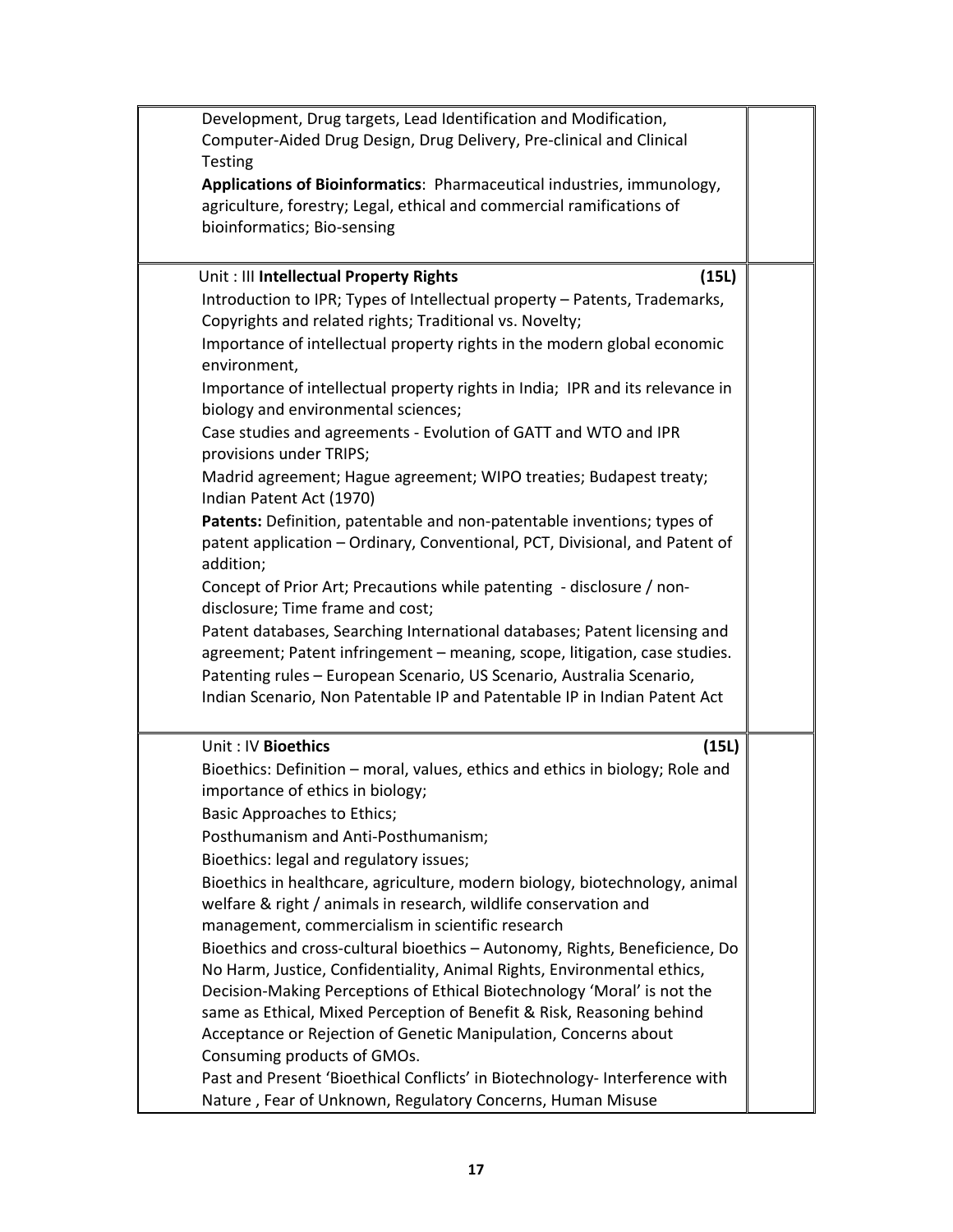Future 'Bioethical Conflicts' in Biotechnology - Changing perception of Nature, Human Genetic Engineering

| PSLSCBTP401 | (60L)<br><b>Bioinformatics</b>                                                                                                                                                                                                                                                                                                                                                                                                                                                                                                                                                                                                                                                                                                                                                                                                                                                                                                                                                 | $\overline{2}$ | 04 |
|-------------|--------------------------------------------------------------------------------------------------------------------------------------------------------------------------------------------------------------------------------------------------------------------------------------------------------------------------------------------------------------------------------------------------------------------------------------------------------------------------------------------------------------------------------------------------------------------------------------------------------------------------------------------------------------------------------------------------------------------------------------------------------------------------------------------------------------------------------------------------------------------------------------------------------------------------------------------------------------------------------|----------------|----|
|             | Introduction to (Open office / Libre office<br>1.<br>version) Use of worksheet to enter data, edit data,<br>copy data, move data. Use of in-built statistical<br>functions to compute means, S.D., correlation (you<br>may require to add correlation and regression in<br>the theory part of statistics), regression<br>coefficients etc. Use of bar diagram, histogram,<br>scatter plots, etc. graphical tools for presentation<br>of data.<br>2. Searching PubMed, Introduction to NCBI, NCBI<br>data bases, BLAST BLASTn, BLASTp, PSI-BLAST,<br>Sequence manipulation Suite, Multiple sequence<br>alignment, Primer designing, Phylogenetic<br>Analysis, SRS, Entrez, Pubmed.<br>3. Secondary Structure Prediction<br>4. Homology Modeling, Fold recognition, Abinito<br>methods - SWISS-MODEL, MODELLER,<br>GenTHREADER, ROSETTA.<br>5. Identification of Disease Genes<br>6. Ligand-Protein Docking<br>7. Case study of various Applications of<br><b>Bioinformatics</b> |                |    |
|             |                                                                                                                                                                                                                                                                                                                                                                                                                                                                                                                                                                                                                                                                                                                                                                                                                                                                                                                                                                                |                |    |

| <b>Course Code</b>                                                                 | Title                                                                         |       |  |  |  |  |
|------------------------------------------------------------------------------------|-------------------------------------------------------------------------------|-------|--|--|--|--|
| PSLSCBT402                                                                         | <b>Medical Biotechnology</b><br>(60L)                                         |       |  |  |  |  |
|                                                                                    | Unit I: Introduction and therapeutic bioproducts                              | (15L) |  |  |  |  |
|                                                                                    | Molecular, Structural and Chemical Biology in Pharmaceutical Research-        |       |  |  |  |  |
|                                                                                    | Introduction, Molecular Biology of Disease and in vivo, Transgenic Models,    |       |  |  |  |  |
|                                                                                    | Genomic Protein Targets and Recombinant Therapeutics, Structural              |       |  |  |  |  |
|                                                                                    | Biology and Rational Drug Design, Chemical Biology and Molecular              |       |  |  |  |  |
|                                                                                    | Diversity, Gene Therapy and DNA/RNA-Targeted, Therapeutics, Future            |       |  |  |  |  |
| Prospects in Pharmaceutical Research, Conclusions                                  |                                                                               |       |  |  |  |  |
| <b>Therapeutic Proteins:</b> In vitro folding of inclusion bodies on an industrial |                                                                               |       |  |  |  |  |
| scale, Medical applications in humans and animals, Monoclonal                      |                                                                               |       |  |  |  |  |
| Antibodies, vitamin, , blood proteins, human hormones - Growth hormones,           |                                                                               |       |  |  |  |  |
|                                                                                    | insulin, somatostatin, steroid hormones, immune modulators - factors VIII IX, |       |  |  |  |  |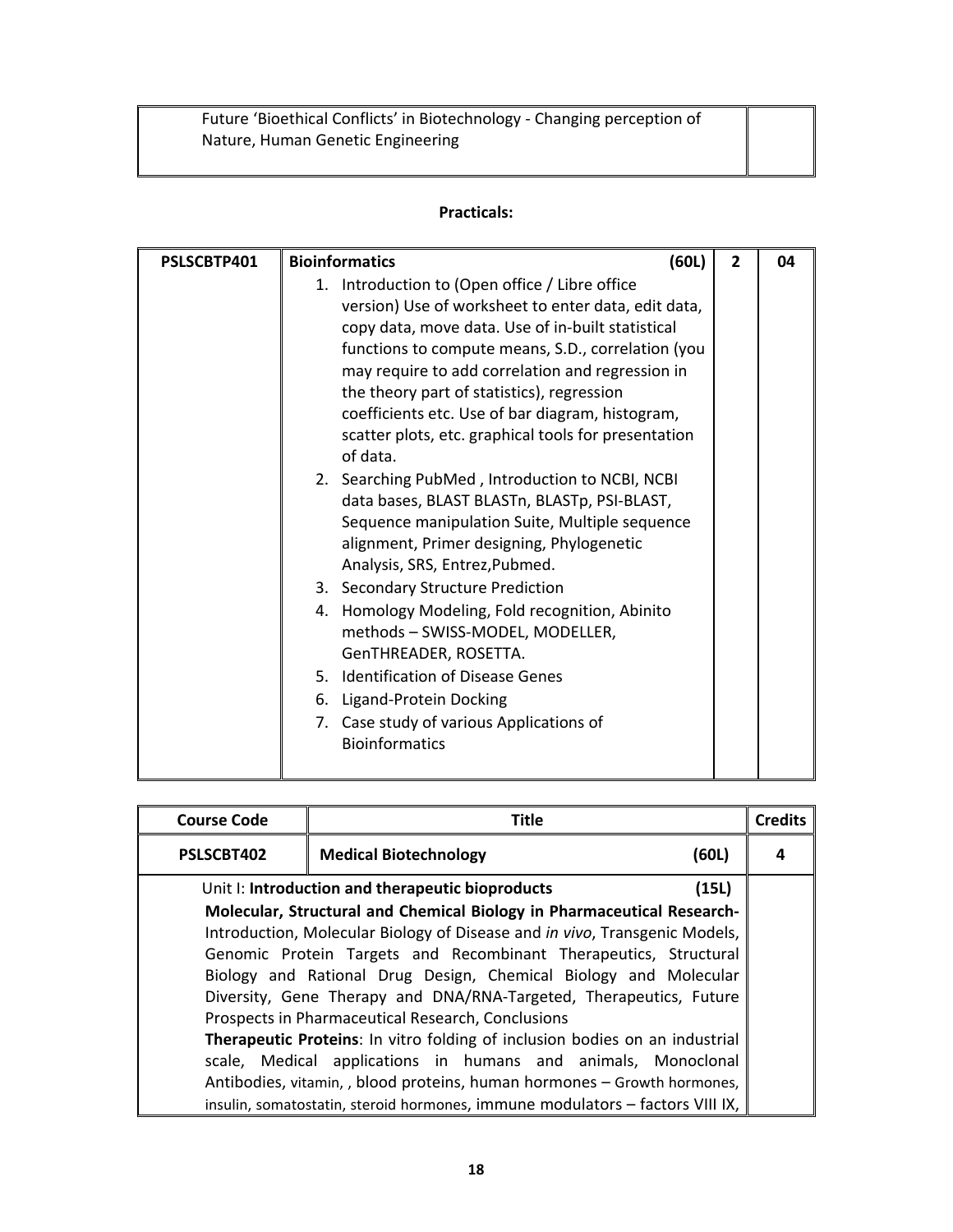interferons and interleukins, erythropoietin, relaxin, epinephrine, TNF, tissue plasminogen activator protein and vaccines, Viral antigens by bacteria

#### Unit II: Vaccines, antibodies, peptibodies<br>
(15L)

**Vaccination and Gene Manipulation ‐** Infectious Disease ‐ The Scale of the Problem, Current Vaccination Strategies ‐ Inactivated Vaccines, Live Attenuated Vaccines and The Relative Merits of Live *versus* Killed Vaccines, The Role of Genetic Engineering in Vaccine - Identification, Analysis and Production: Identification and Cloning of Antigens with Vaccine Potential ‐ DNA/Oligonucleotide Hybridization, Hybrid Selection and Cell‐free Translation, Expression cloning and Genomic Sequencing, Analysis of Vaccine Antigens ‐ B‐cell Epitopes and T‐cell Epitopes, Generation of Subunit Vaccines ‐ Expression of Potential Vaccine antigens, Improvement and Generation of New Live Attenuated Vaccines: Improving Current Live Attenuated Vaccines - New Vaccines for Pseudorabies Virus, Improving Attenuation in *Vibrio* and Improving Stability – Poliovirus, Recombinant Live Vectors - Vaccinia Virus Recombinants, Recombinant BCG Vaccines, Attenuated Salmonella Strains as Live Bacterial Vaccines, Poliovirus Chimaeras, Cross‐species Vaccination, 'Live‐dead' Vaccines, Other Virus Vectors and Recombinant E. *coli*Strains, Other Approaches to Vaccines: DNA Vaccines (Genetic Immunisation) – *cholera* Optimizing Responses and RNA Immunisation, Peptide Vaccines, Anti‐idiotypes, Enhancing Immunogenitity and modifying Immune Responses ‐ Adjuvants, Carriers and Vehicles, Carriers, Mucosal Immunity, Modulation of Cytokine Profile, Modulation by Antigen Targeting and, Modulation of Signalling **Monoclonal Antibodies –** Introduction, Antibody Structure, Preparation of

Hybridomas by Somatic Cell Fusion: Principle of the Technology, Choice of Myeloma Cell-line, Choice of Host for production of Immune B-cells, Immunogen and Route of Immunization, Preparation of Myeloma Cell‐line and Host Immune Lymphocytes for Fusion, Hybridoma Formation by Somatic Cell Fusion, Screening Hybridoma Culture Supernatants, Cloning Hybridomas, Bulk Production, Isolation and Purification of Monoclonal Antibodies ‐ Bulk Production and Isolation and Purification, Examples of the Preparation of Rat Monoclonal Antibodies Which Have Been Used to Investigate the Structural and Functional Properties of Macromolecules ‐ Rituximab: Clinical Development of the First Therapeutic Antibody for Cancer,HIV I gp120, mAbs to Growth Factor Receptors and Monoclonal Antibodies for Clinical Application,

**Generation of Monclonal Antibodies Using Recombinant Gene Technology:** Isolation of Immunoglobulin Variable Region, Genes and Expression on the Surface of Bacteriophage ‐ Isolation of mRNA for VHand VL and Generation of cDNA, PCR Amplification of cDNAs for Antibody VH and VL, Linking of VH and VL to Give scFv, Insertion of scFv into Phagemid Vector, Expression of scFv on the Surface of Bacteriophage, Screening Phage Display Libraries of Immunoglobulin Genes, Preparation of Soluble scFv and Screening Supernatants Containing soluble scFv, Monoclonal Antibodies in Biomedical Research, Monoclonal Antibodies in the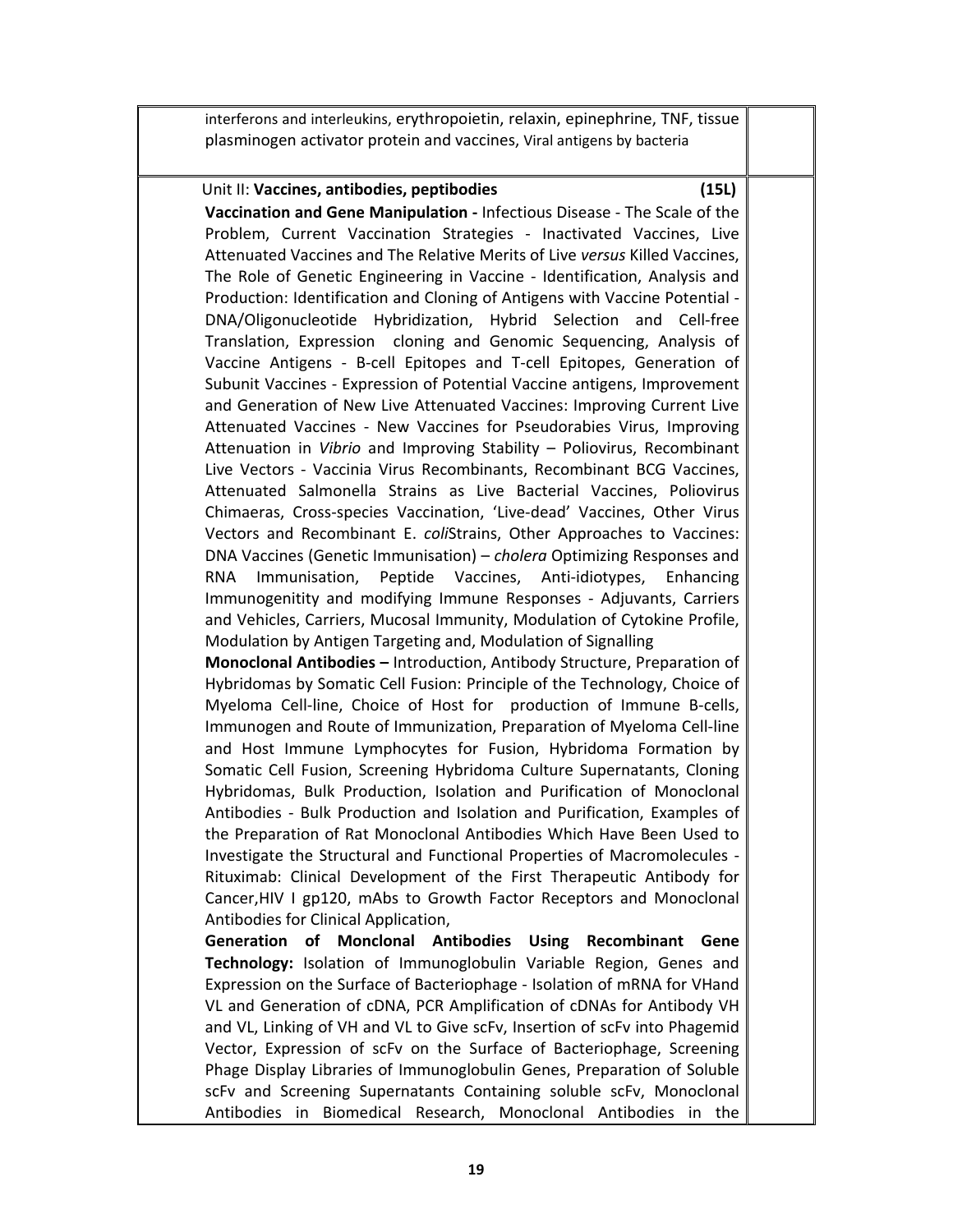Diagnosis and Treatment of Disease, Biotechnology medicine, Use of Antibodies for Immunopurification, Preclinical Testing of Antibodies: Pharmacology, Kinetics, and Immunogenicity, Preclinical Testing of Antibodies: Safety Aspects, Therapeutic Applications of Monoclonal Antibodies: A Clinical Overview: **Case Studies –** Antibodies for Sepsis: Some Lessons Learnt, An Engineered Human Antibody for Chronic Therapy: CDP571, Antibody Targeted Chemotherapy, ReoPro Clinical Development: A Case Study

**Peptibodies** – definition, peptide‐Fc fusion, advantages over monoclonal antibodies, production in *E*. *coli* using recombinant DNA technology, production, and mechanism of action, applications – pain, ovarian cancer and immune thrombocytopenic purpura, limitations

Unit : III **Gene therapy, Antisense therapy, Diagnostics and genetic testing (15L)**

**Molecular technologies** – an overview of Genetic screening for any predisposition symptoms, Cancer screening, Cloning, Gene therapy, DNA fingerprinting,(Paternity and Forensics) in vitro fertilization, surrogate motherhood, PGD, transgenic organisms, xenotransplantation, GMOs

**Gene therapy**– Overview, viral and non viral Vectors for somatic cell gene therapy, Large scale plasmid DNA manufacturing,Enhancement genetic engineering, Gene therapy for inherited immunodeficiency syndromes, Cystic fibrosis gene therapy, HIV‐1 gene therapy. Retroviral mediated gene transfer.

**Genes and Human behavior** ‐ Aggressive, impulsive, and violent behavior, Schizophrenia susceptibility loci

**Stem cells & therapeutic cloning** ‐ Embryonic stem cells and therapeutic cloning, multi‐potent adult stem cells, pluripotent adult stem cells, transgenic stem cells, Regeneration therapy.

**Antisense therapy** – Introduction, strategies – oligodeoxyribonucleotide, catalytic antisense RNA, triple – helix forming oligonucleotides (TFOs), production, drug delivery, problems and limitations, first generation antisense drugs, second generation antisense drugs, applications –cancer therapy, viral diseases, gene function analysis and in agriculture, future

**Molecular Diagnosis of Inherited Disease –** Introduction; Direct Detection of Gene Mutations‐ Detection of Deletions, Duplications and Insertions, Expansion Mutations, Point Mutations ‐ Allele‐specific Oligonucleotides and Restriction Enzyme Site Analysis, 'ARMS', Oligonucleotide Ligation, and Fluorescently Labelled DNA Sequencing; Indirect Diagnosis with Linked Genetic Markers, Future Prospects

**DNA in Forensic Science –** Introduction; MLP and SLP Technology, PCR Technology‐ The First PCR‐based Forensic System, Short Tandem Repeats, Databases, Interpretation of the Results, Mitochondria1 DNA, Y Chromosome Analysis, Future ‐ Capillary Electrophoresis, DNA Chip Technology, DNA probes for diagnosis in epidemiology and forensic science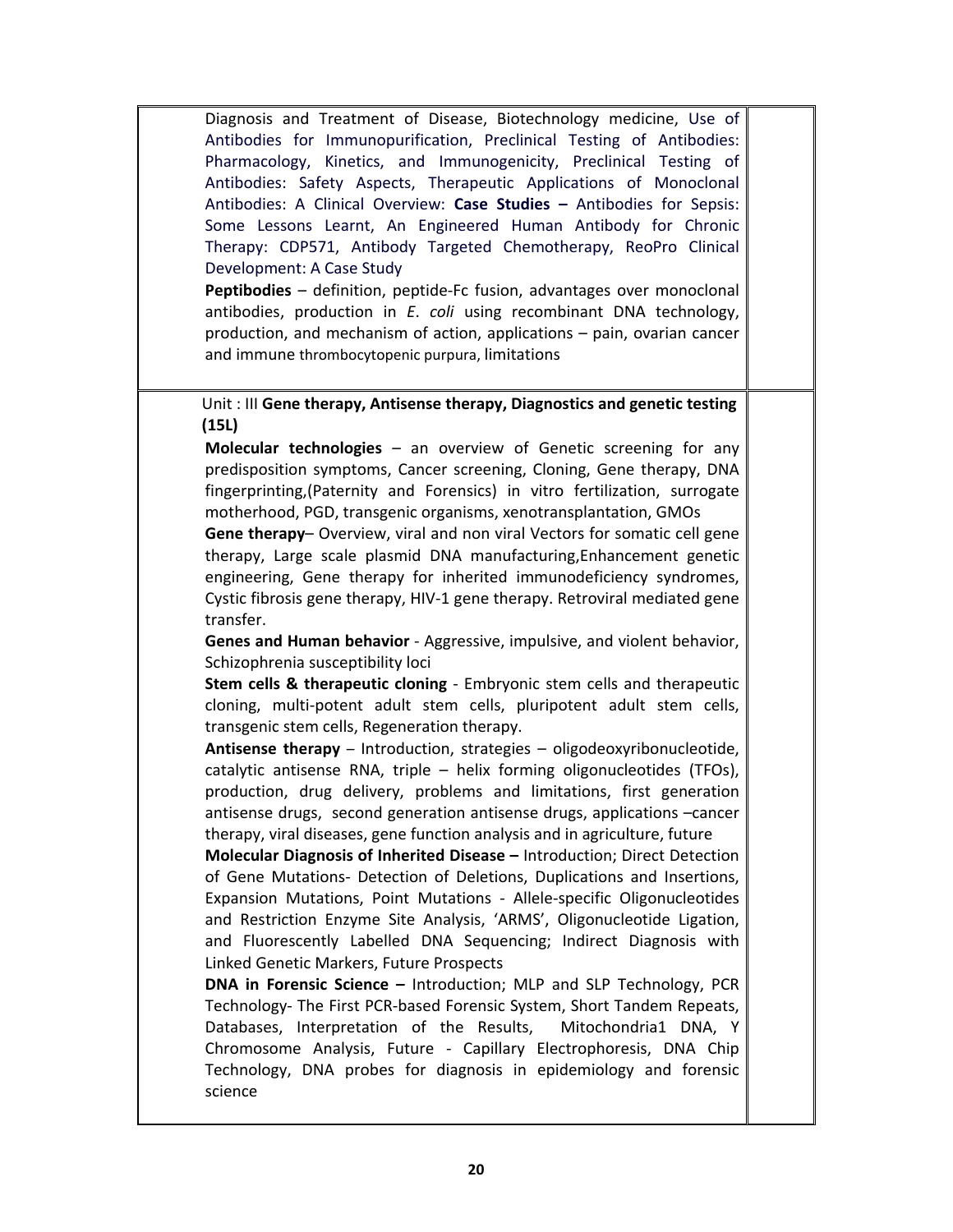| Unit: IV Applied Medical Biotechnology<br>(15L)                                      |
|--------------------------------------------------------------------------------------|
| Reproductive biology - Superovulution, embryo culture and embryo                     |
| transfer technology, gene transfer or transfection using eggs of cultured            |
| stem cells, development of transgenic animals such as mice, sheep, pig,              |
| rabbit, goat, cow and fish, embryogenic polarity and its molecular genetics          |
| - drosophila melanogastor, C. elegans, sexually transmitted diseases and             |
| vaccines, infertility and reproductive vaccines, study of reproductive               |
| cancers - testicular, ovarian and breast cancer, frontiers of contraceptive          |
| research, cryopreservation of sex gametes and embryos, ethical issues                |
| related to embryo research                                                           |
| Immunotechnology - Immunoassasys: SRID, ELISA, RIA, application of                   |
| avidin-biotin interactions, epitope mapping and design of synthetic                  |
| vaccines, DNA vaccines, idiotyping vaccines<br>and<br>T-cell<br>vaccines,            |
| immmunophenotyping, and flow cytometry: principles and applications,                 |
| transplantation immunology: HLA typing method using serological and                  |
| molecular techniques, SCID, transgenic and knock out animal models -                 |
| study of mechanism of disease development and therapy, tumor                         |
| immunology: basic concepts and immunological approaches to tumor                     |
| autoimmune<br>diseases<br>and<br>their<br>treatment,<br>therapy,<br>apoptosis:       |
| biochemical, immunological and<br>molecular methods of<br>detection,                 |
| relevance to immune system                                                           |
| Patho-biotechnology - concept, L. monocytogenes as a vaccine delivery                |
| vehicle, non-pathogenic strains as vaccine and drug delivery vehicles,               |
| Probiotics - essential prerequisites, types: bioengineered, therapeutic,             |
| designer, biological containment, role of metagenomics.                              |
| Pharmacogenomics - types of pharmacogenetic knowledge and obstacles,                 |
| variations of drug metabolizers, transporters, drug targets and biological           |
| milieu of drug action, pharmacogenomics of cancer syndromes, neuro-                  |
| psychotic disorders, alzheimer's disease, mental retardation, cardiovascular         |
| diseases and smoking and alcoholism, genetic influences on drug targets              |
| involved in pharmacodynamics, long QT syndromes, future prospects.                   |
| <b>Regulatory and Economic Aspects</b>                                               |
| Regulation of Antibodies and Recombinant Proteins, Regulation of Human               |
| Gene Therapy,<br>Economic Considerations Social issues - public opinions against the |
| molecular technologies.                                                              |
| Legal issues - legal actions taken by countries for use of the molecular             |
| technologies, regulations of antibodies and recombinant proteins,                    |
| regulation of gene therapy, economic considerations                                  |
| Ethical issues - ethical issues against the molecular technologies.                  |
| Bioethics - Necessity of Bioethics, different paradigms of Bioethics -               |
| National & International                                                             |
|                                                                                      |
|                                                                                      |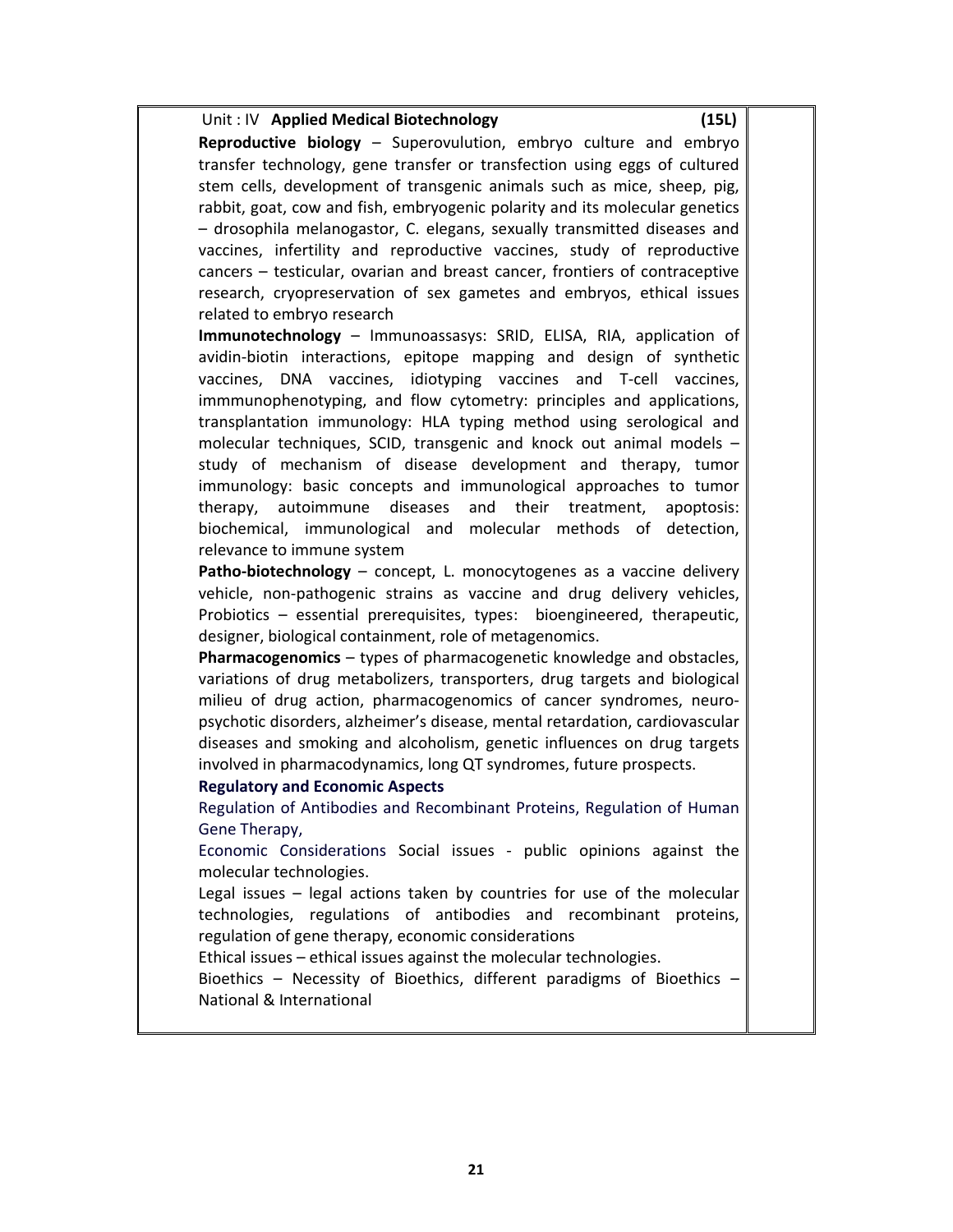| PSLSCBTP402 | <b>Medical Biotechnology</b><br>(60L)                                                            | $\overline{2}$ | 04 |
|-------------|--------------------------------------------------------------------------------------------------|----------------|----|
|             | 1. Residual DNA analysis of recombinant insulin<br>preparation                                   |                |    |
|             | 2. Identification of amplified DNA by sequencing                                                 |                |    |
|             | 3. Analysis of recombinant therapeutic proteins for<br>presence of antibiotic resistance markers |                |    |
|             | 4. Antibiotic sensitivity assay                                                                  |                |    |
|             | 5. DNA fingerprinting                                                                            |                |    |
|             | 6. Detection of Thalassemia and breast cancer<br>mutations by PCR                                |                |    |
|             | 7. Detection of Shiga toxin toxins by PCR/Real Time<br><b>PCR</b>                                |                |    |
|             | 8. Microbial analysis of therapeutic products                                                    |                |    |
|             | <b>Multiplex PCR</b><br>9.                                                                       |                |    |

| <b>Course Code</b>                                                    | <b>Title</b>                                                                                                                    | <b>Credits</b> |  |  |  |  |  |  |
|-----------------------------------------------------------------------|---------------------------------------------------------------------------------------------------------------------------------|----------------|--|--|--|--|--|--|
| PSLSCBTT 403                                                          | <b>Environmental Biotechnology and Agricultural biotechnology</b><br>(60L)                                                      |                |  |  |  |  |  |  |
| Unit I: Water Pollution Control<br>(15L)                              |                                                                                                                                 |                |  |  |  |  |  |  |
|                                                                       | Environmental Pollutants - sources generating pollutants, natural and                                                           |                |  |  |  |  |  |  |
|                                                                       | man-made pollution, categories of pollutants                                                                                    |                |  |  |  |  |  |  |
|                                                                       | General Aspects -Historical Development of Wastewater Treatment                                                                 |                |  |  |  |  |  |  |
|                                                                       | Processes, Bacterial Metabolism in Wastewater Treatment Systems,                                                                |                |  |  |  |  |  |  |
|                                                                       | Nitrification and Denitrification - Microbial Fundamentals<br>and                                                               |                |  |  |  |  |  |  |
|                                                                       | Consequences for Application, Autoaggregation of Microorganisms: Flocs                                                          |                |  |  |  |  |  |  |
|                                                                       | andBiofilmsNucleic Acid-Based Techniques for Analyzing the Diversity,                                                           |                |  |  |  |  |  |  |
|                                                                       | Structure, and Dynamics of Microbial Communities in Wastewater<br>Treatment, Analytical Parameters for Monitoring of Wastewater |                |  |  |  |  |  |  |
|                                                                       | Treatment Processes, Monitoring of Environmental Processes with                                                                 |                |  |  |  |  |  |  |
|                                                                       | Biosensors, Laws, Statutory Orders and Directives on Waste and                                                                  |                |  |  |  |  |  |  |
| Wastewater                                                            | Treatment                                                                                                                       |                |  |  |  |  |  |  |
|                                                                       | <b>Processes of Wastewater Treatment</b>                                                                                        |                |  |  |  |  |  |  |
|                                                                       | Waste Water Sources and Composition - Municipal Wastewater and                                                                  |                |  |  |  |  |  |  |
|                                                                       | Sewage Sludge, Industrial Wastewater Sources and Treatment Strategies,                                                          |                |  |  |  |  |  |  |
|                                                                       | Agricultural Waste and Wastewater Sources and Management                                                                        |                |  |  |  |  |  |  |
|                                                                       | Aerobic Carbon, Nitrogen, and Phosphate Removal - Biological Processes                                                          |                |  |  |  |  |  |  |
|                                                                       | in Wetland Systems for Wastewater Treatment, Activated Sludge                                                                   |                |  |  |  |  |  |  |
| Processes, Biological and Chemical Phosphate Removal, Continuous Flow |                                                                                                                                 |                |  |  |  |  |  |  |
| and Sequential Processes in Municipal Wastewater Treatment, Trickling |                                                                                                                                 |                |  |  |  |  |  |  |
|                                                                       | Filter Systems, Submerged Fixed-Bed Reactors, Experience with Biofilters                                                        |                |  |  |  |  |  |  |
|                                                                       | in Wastewater Treatment, Special Aerobic Wastewater and Sludge                                                                  |                |  |  |  |  |  |  |
|                                                                       | Treatment Processes and Process Combinations, Modeling of Aerobic                                                               |                |  |  |  |  |  |  |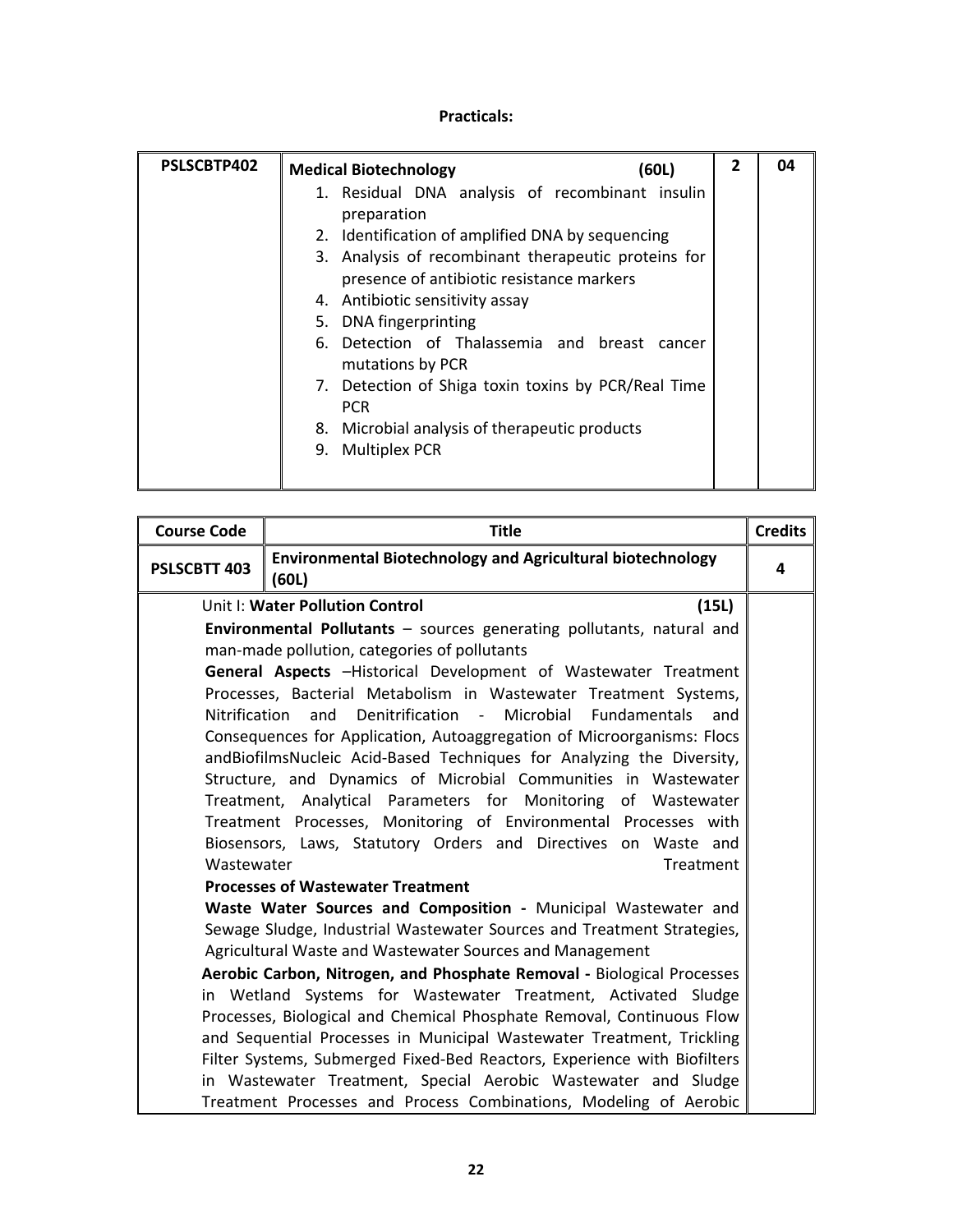| <b>Wastewater Treatment Processes</b>                                        |  |
|------------------------------------------------------------------------------|--|
| Drinking Water Preparation - Potable Water Treatment, Hygienic Aspects       |  |
| of Drinking Water, Artificial Groundwater Recharge and Bank Filtration,      |  |
| Biofilms in Biofiltration, Biofiltration Processes for Organic Matter        |  |
|                                                                              |  |
| Removal, Perspectives of Waste, Wastewater, Off-Gas, and Drinking Water      |  |
| Management                                                                   |  |
|                                                                              |  |
| Unit II: Metal pollution control and soil decontamination<br>(15L)           |  |
| Metal Ion Removal-Removalby Biomass: Physico-Chemical Elimination            |  |
| Methods, Anaerobic Processes: Anaerobic Metabolism and its Regulation,       |  |
| CSTR-Reactors and Contact Processes in Industrial Wastewater Treatment,      |  |
| Fixed Film Stationary Bed Reactors and Fluidized Bed reactors, Possibilities |  |
| and Potential of Anaerobic Wastewater Treatment Using Anaerobic Sludge       |  |
| Bed (ASB)-Reactors, Modeling of Biogas Reactors, Future Aspects - Cleaner    |  |
| Production                                                                   |  |
| Soil Decontamination - General aspects - Contaminated Soil Areas,            |  |
| Different Countries and Contaminants, Monitoring of Contaminants,            |  |
| Characterization of the Geological and Hydrogeological Situation, Effects    |  |
| on Natural Geochemical Barriers and Remediation, Bioavailability of          |  |
| Contaminants, Humification, Ecotoxicological Assessment                      |  |
| Microbiological Aspects - AerobicDegradation by<br>Microoganisms,            |  |
| Anaerobic Degradation, Degradation of Aliphatics, degradation of             |  |
| Aromatic and Polyaromatic Compounds, Degradation of Chlorinated              |  |
|                                                                              |  |
| Compounds, Compounds with Nitro Functions                                    |  |
| Processes for Soil Clean-Up - ThermalProcesses, Scrubbing/Extraction,        |  |
| Bioremediation, Disposal, Bioremediation with Heap Technique, Utilization    |  |
| of Treated Soil, Bioreactors, In situ Remediation, Phytoremediation of       |  |
| Organics, Phytoremediation of Metals, Advanced in situ Bioremediation -      |  |
| A Hierarchy of Technology Choices, Immobilization, Bacterial Activity        |  |
| Soil Decontamination, Genetically Engineered<br>Enhancement and              |  |
| Microorganisms and Bioremediation, Possibilities, Limits, and Future         |  |
| Developments of Soil Bioremediation, Sampling and Analysis of Soil           |  |
| Biodeterioration- Microbial deterioration of timber, petroleum products,     |  |
| leather, plastics and food products, effect of metals and salt on the growth |  |
| of microbes and higher organisms, different adaptation mechanisms to         |  |
| tolerate higher concentrations of metals by organisms                        |  |
|                                                                              |  |
| Unit: III Soil and gas waste treatment and bioconservation<br>(15L)          |  |
| <b>Solid Waste Treatment</b>                                                 |  |
| Bio- and Pyrotechnology of Solid Waste Treatment, Microbiology of            |  |
| Composting, Composting of Plant Residues and Waste Plant Materials,          |  |
| Technology and Strategies of Composting, anaerobic Fermentation of Wet       |  |
| or Semi-Dry Garbage Waste Fractions, Landfill Systems, Sanitary Landfilling  |  |
| of Solid Wastes - Long-Term Problems with Leachates, Sanitary Landfills -    |  |
| Environmental<br>Long-Term<br>Stability<br>and<br>Implications,<br>Combined  |  |
| Mechanical and Biological Treatment of Municipal Solid Waste, Future         |  |
|                                                                              |  |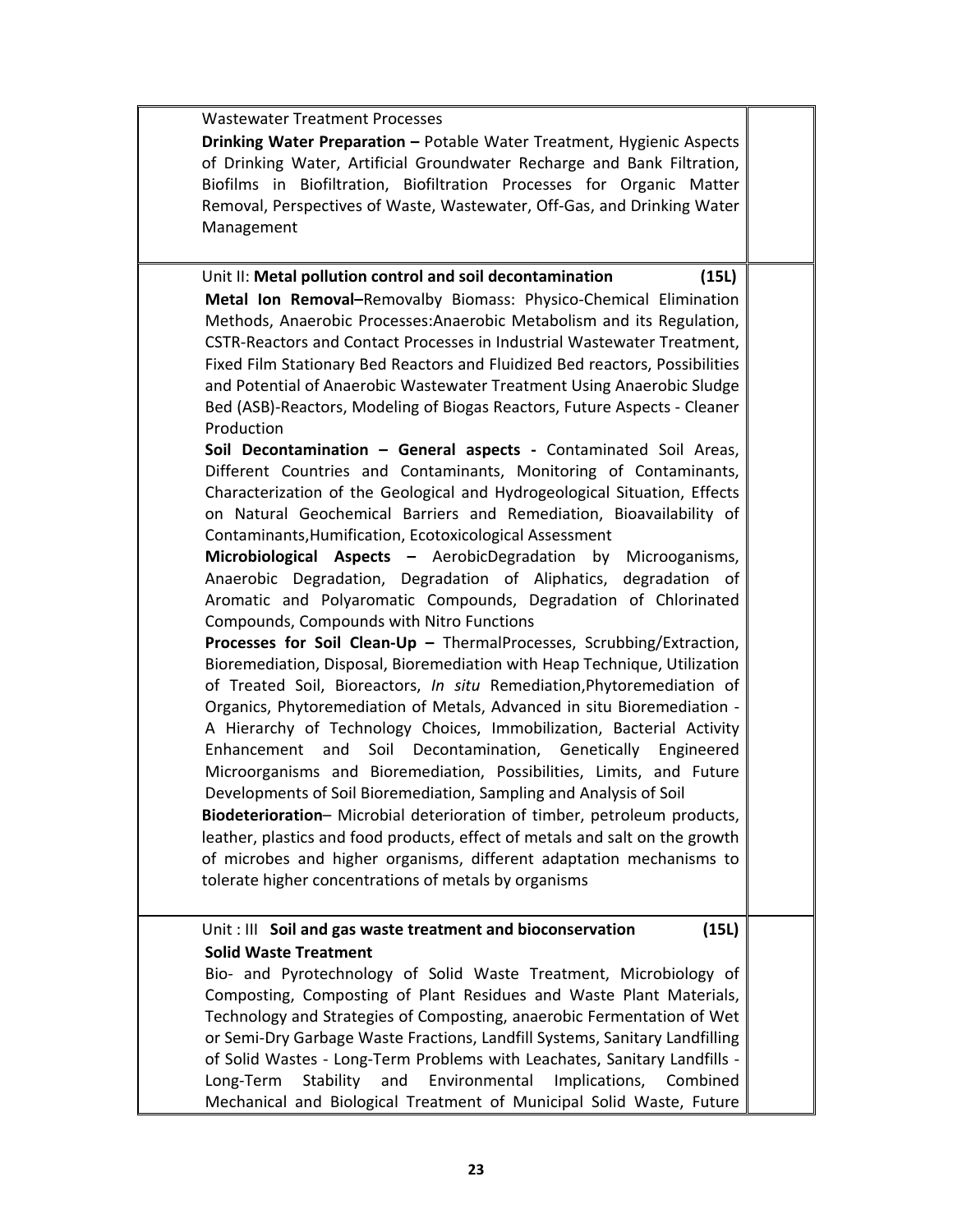Settlement Structures with Minimized Waste and Wastewater Generation **Waste Gas Treatment** – Process Engineering of Biological Waste Gas Purification, Microbiological Aspects of Biological Waste Gas Purification, Bioscrubbers, Biofilters, Treatment of Waste Gas Pollutants in Trickling Filters, Membrane Processes and Alternative Techniques, Commercial Applications of Biological Waste Gas Purification

**Biodiversity conservation**‐ current level of biodiversity, alpha and beta diversity, extinction and endangered species –natural and human causes, conservation mechanisms, in situ and ex situ conservation – gene banks and management of germ plasm collection, conservation efforts by G‐15 countries, Europe, India and private sector, Benefits – economic, essential services provided by natural ecosystems, ethical and aesthetic rewards **Biorecycling**– definition, recycling of medical waste, biodegradable waste, septic tank waste, animal manure, mechanical, biological and thermal

processes used, applications – generation of heat, electricity, alternative fuels, fertilizer, humus and other products

#### Unit : IV **Agricultural Biotechnology** (15L)

**Nitrogen fixing bacteria** – nitrogen cycle, fixation of nitrogen, leghaemoglobin, nitrogen fixation, a reductive process, nitrogenase system, nitrogenase gene cluster, hydrogenase system, blue green algae as nitrogen fixers

**Biofertilizers –** Symbiotic associations and its biotechnological relevance, evolution of symbiosis, Nitrogen fixation – mechanism, molecular genetics and biochemistry, microorganisms involved, biofertilizers–types, methods of manufacture, application to soil and seed

#### **Biopesticides**

Chemical pesticides – uses, advantages and disadvantages, biological pesticides –types, advantages over chemical pesticides, mechanism of production, mode of action, stability and formulation in natural organisms and genetically modified microorganisms, selective targeting, molecular mechanisms of resistance development and strategy for integrated pest management, biological control of vector communicable diseases such as malaria and Filiria – Mechanism of parasite action and difficulties associated with the successful use of biopesticides against these diseases. Biopesticides of plant origin – Neem, biocontrol of plant and grain fungal diseases – *Trichoderma*, *P*. *fluorescence*, *Ampelomycescomothyrum* and others

**Bio‐insecticides**– principles, stages in the investigation, presently used candidates as biological control agents, production of biological insecticides – submerged fermentation, surface culture, in vivo culture, Bioassays, formulation and use bio‐insecticides, safety testing of bio‐ insecticides, future

**Bioherbicides** – deleterious effects of weeds on crops and crop yield, use of synthetic herbicides and its disadvantages, bioherbicides – microbes and insects as agents, mechanism of action, benefits, genetic engineering to increase weed specificity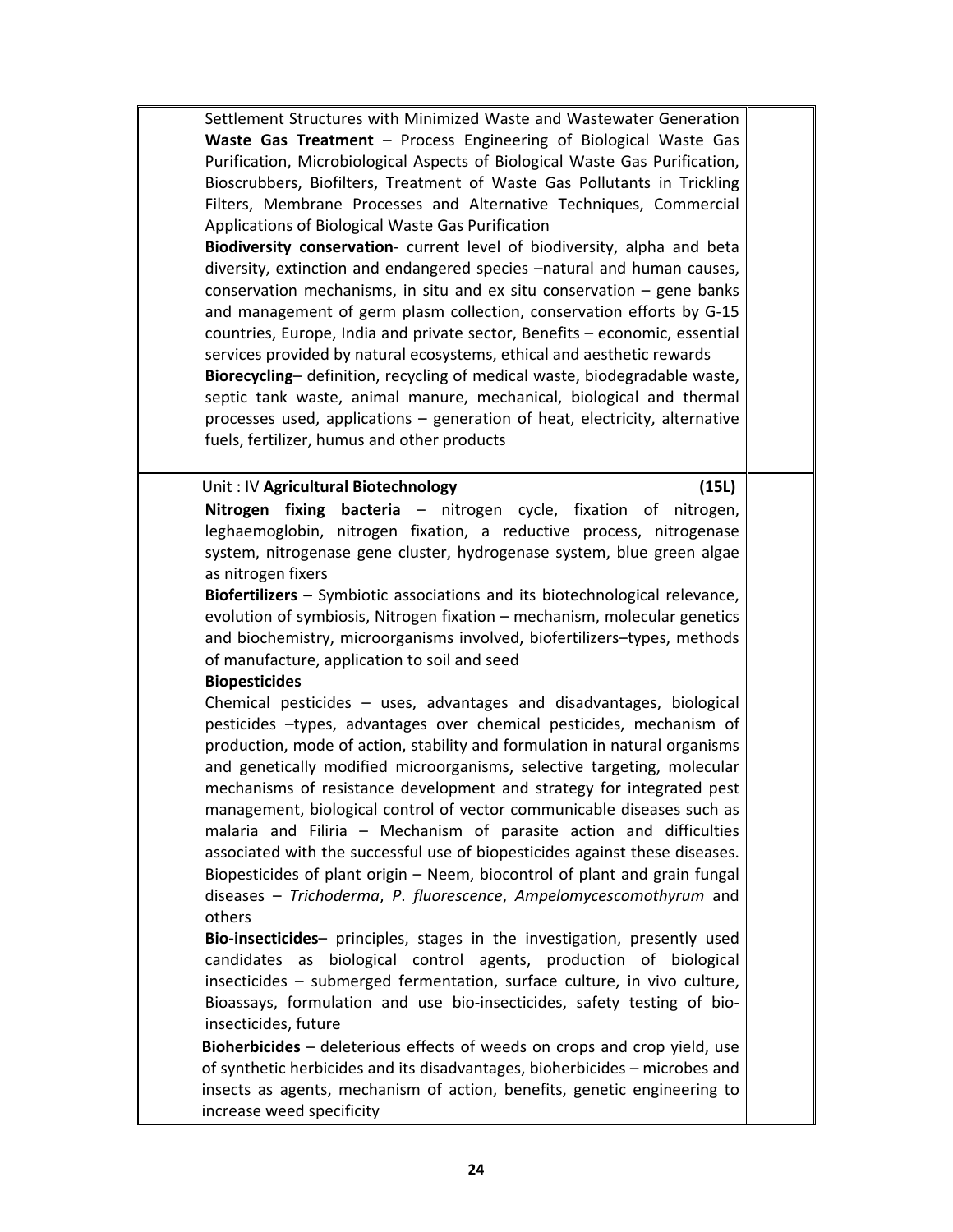| <b>PSLSCBTP 403</b> | <b>Environmental Biotechnology and Agricultural</b>   | $\overline{2}$ | 04 |  |  |  |  |  |
|---------------------|-------------------------------------------------------|----------------|----|--|--|--|--|--|
|                     | biotechnology<br>(60L)                                |                |    |  |  |  |  |  |
|                     | 1. Soil analysis- nitrogen, phosphorus, chloride,     |                |    |  |  |  |  |  |
|                     | organic matter, & calcium carbonate content           |                |    |  |  |  |  |  |
|                     | 2. Microbial analysis of sludge                       |                |    |  |  |  |  |  |
|                     | 3. Microbiological analysis of fish                   |                |    |  |  |  |  |  |
|                     | 4. Determination of histamine in frozen fish          |                |    |  |  |  |  |  |
|                     | 5. Determine of moisture content and sodium           |                |    |  |  |  |  |  |
|                     | chloride in dried fish                                |                |    |  |  |  |  |  |
|                     | 6. Analysis of canned fish $-$ polyphosphates and     |                |    |  |  |  |  |  |
|                     | sulphur dioxide                                       |                |    |  |  |  |  |  |
|                     | 7. Waste water analysis - pH, COD, BOD, Hardness,     |                |    |  |  |  |  |  |
|                     | halides, Total solids, alkalinity and chloride        |                |    |  |  |  |  |  |
|                     | 8. Isolation of marine microorganisms                 |                |    |  |  |  |  |  |
|                     | 9. Isolation of cellulase and xylanase producers from |                |    |  |  |  |  |  |
|                     | soil                                                  |                |    |  |  |  |  |  |
|                     | 10. Isolation of protease producers from soil         |                |    |  |  |  |  |  |
|                     |                                                       |                |    |  |  |  |  |  |

| <b>Course Code</b>                    | <b>Title</b>                                                                                                                    |  |  |  |  |  |  |  |
|---------------------------------------|---------------------------------------------------------------------------------------------------------------------------------|--|--|--|--|--|--|--|
| PSLSCBTT 404                          | <b>Special Processes and regulations and ethics</b><br>(60L)                                                                    |  |  |  |  |  |  |  |
| Unit I: Marine biotechnology<br>(15L) |                                                                                                                                 |  |  |  |  |  |  |  |
|                                       | Definition, Concerns - Extreme environmental conditions, Marine life                                                            |  |  |  |  |  |  |  |
|                                       | forms, 40 percent of coastal waters are unfit for swimming because of                                                           |  |  |  |  |  |  |  |
|                                       | bacteria and pollutants. Understanding the dynamics of fish populations                                                         |  |  |  |  |  |  |  |
|                                       | and the impact of disease is essential to manage resources. Seafood-borne                                                       |  |  |  |  |  |  |  |
|                                       | illness adversely affects public health and coastal economies,                                                                  |  |  |  |  |  |  |  |
|                                       | Goals and applications - todevelop rapid diagnostic assays, study of                                                            |  |  |  |  |  |  |  |
|                                       | growth and natural habitats, genetic engineering of<br>marine                                                                   |  |  |  |  |  |  |  |
|                                       | microorganisms and significance -discover new compounds with                                                                    |  |  |  |  |  |  |  |
|                                       | therapeutic and industrial applications, new tools to monitor ecosystem                                                         |  |  |  |  |  |  |  |
|                                       | health and find solutions for difficult environmental problems, restore and                                                     |  |  |  |  |  |  |  |
|                                       | protect aquatic ecosystems, increase the food supply through                                                                    |  |  |  |  |  |  |  |
|                                       | aquaculture, enhance seafood safety and quality, types and resources of                                                         |  |  |  |  |  |  |  |
|                                       | industrial materials and processes, expand knowledge of biological and                                                          |  |  |  |  |  |  |  |
|                                       | geochemical processes in the world ocean, Biology of methanogenesis;                                                            |  |  |  |  |  |  |  |
|                                       | regulation of gene transcription in Archaea; desiccation tolerance in the                                                       |  |  |  |  |  |  |  |
|                                       | context of exobiology, applied technologies for bioremediation of PCBs.                                                         |  |  |  |  |  |  |  |
|                                       | Marine bioprospecting - Isolation of Marine Natural Products<br>Study of marine microbiology - Nitrogenmetabolism in marine and |  |  |  |  |  |  |  |
|                                       | terrestrial bacteria, regulation of microbial gene expression, adaptation of                                                    |  |  |  |  |  |  |  |
|                                       | bacteria in extreme environments, microbial genetics of marine                                                                  |  |  |  |  |  |  |  |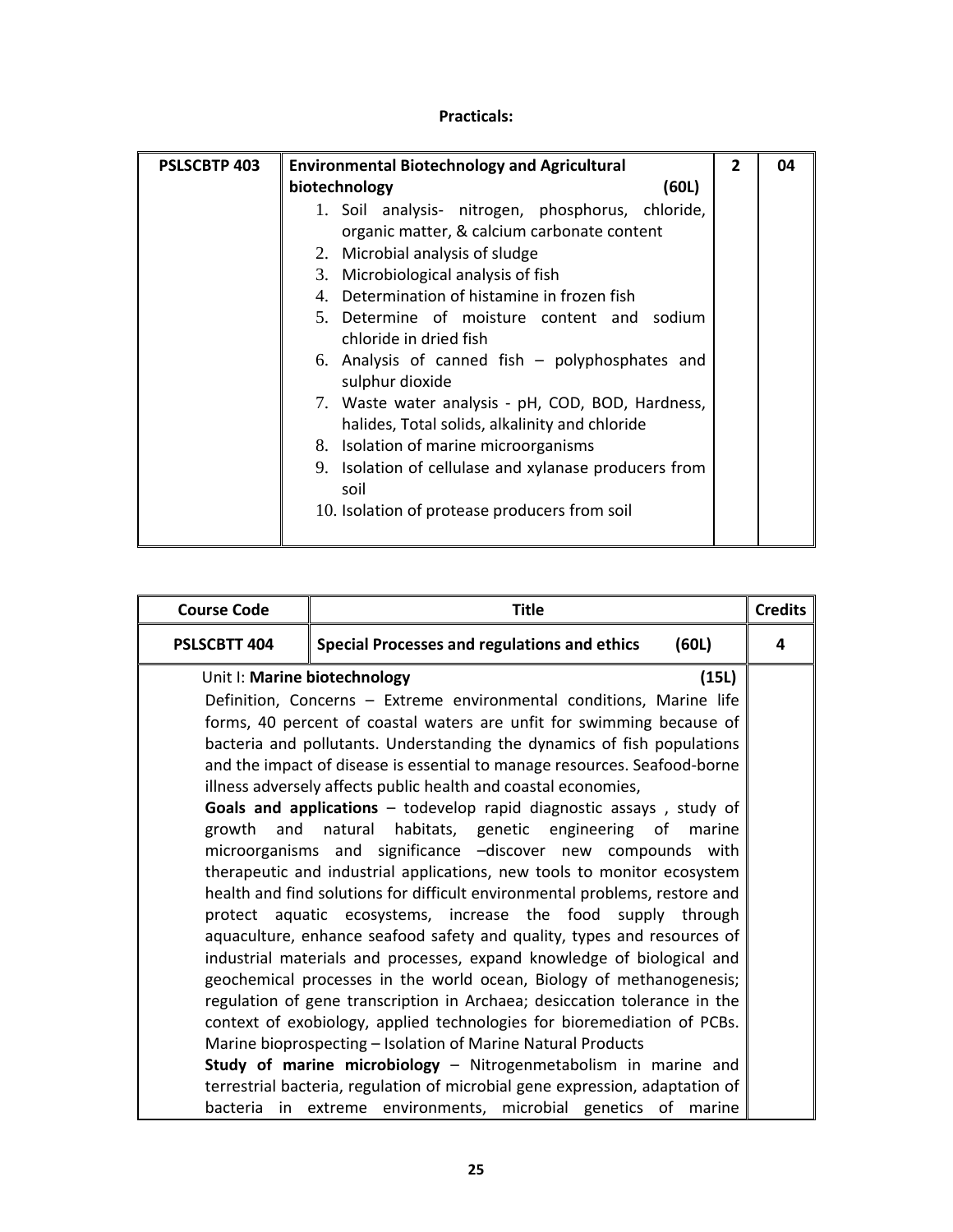microorganisms, physiology and molecular biology of extremophiles, molecular interactions of symbiotic bacteria and microbial diversity and its impact on human health,Fish reproductive endocrinology, applied technologies for manipulation of spawning

**Aqua culture technology‐**  definition, history and scope, constraints and recent development, criteria for selection of species, aquafarm engineering – selection of sites, infrastructure, designing, layout and construction of farm, types of culture – culture in lentic and lotic waters, lagoons and backwaters, cage culture, pen culture, on and off bottom culture and raceways culture, Pisiculture – cultivable fish species, seed production technology of carps, carps culture, mono and poly culture, extensive, semi-intensive and intensive, prawn culture – cultivable prawn species, spawning techniques, culture methods in india, Pearl oyster culture – pearl producing species, oyster farming, pearl culture technology, composition of pearl quality and prospectus, seaweed culture – economically important species culture and post harvest technology, seaweed products and commercial exploitation, seed and seed formulation – conventional and non‐conventional seed stuffs, seed formulation technology, growth promoting agents, problems and prospectus, future focus ‐ controlled delivery of hormones and other compounds into finfish, recirculating marine aquaculture, blue crab aquaculture, applied technologies for microbial mediated water treatment in recirculating aquaculture systems, applied technologies for nitrogen metabolism in aquaculture systems, biology of methanogenesis in aquaculture systems, molecular biology of economically important fish viruses and focuses on viral pathogenesis and development of novel vaccines.

Unit II: **Bionanotechnology, biomimetics and drug delivery (15L) Bionanotechnology–Oppurtunities and challenges, nano devices** nanoparticles, nanowires, paramagnetic ironoxidecrystals dendrimers, carbon nanotubes, nanosomes and polymersomes, nanoshells and buckballs,thin films and multilayers; nanostructures and nanoscale systems, properties of nanomaterials, Synthesis of nanostuctures physical, chemical and biological,microbiological methods ‐ Biomolecules as nanostructures, nanofabrication, nanomechanics, nanotribology, materials science, and reliability engineering;Applications: biosensors, drug and gene delivery systems, chip technologies, nanoscale analytical techniques, nanoimaging, nanomedicine and cancer diagnostics and nanoparticular carrier systems, micro and nanofluidics, advanced materials, energy, electronics, agriculture, environmental sensing and space habitation, medical diagnostics and tissue regeneration, potential risks and furure. **Drug and gene delivery systems** – routes of delivery, targeted delivery,

virus based drug systems, role of vesicles and lipids, new drug delivery systems –microspheres, nanoshells and buckballs, synthesis of vehicles for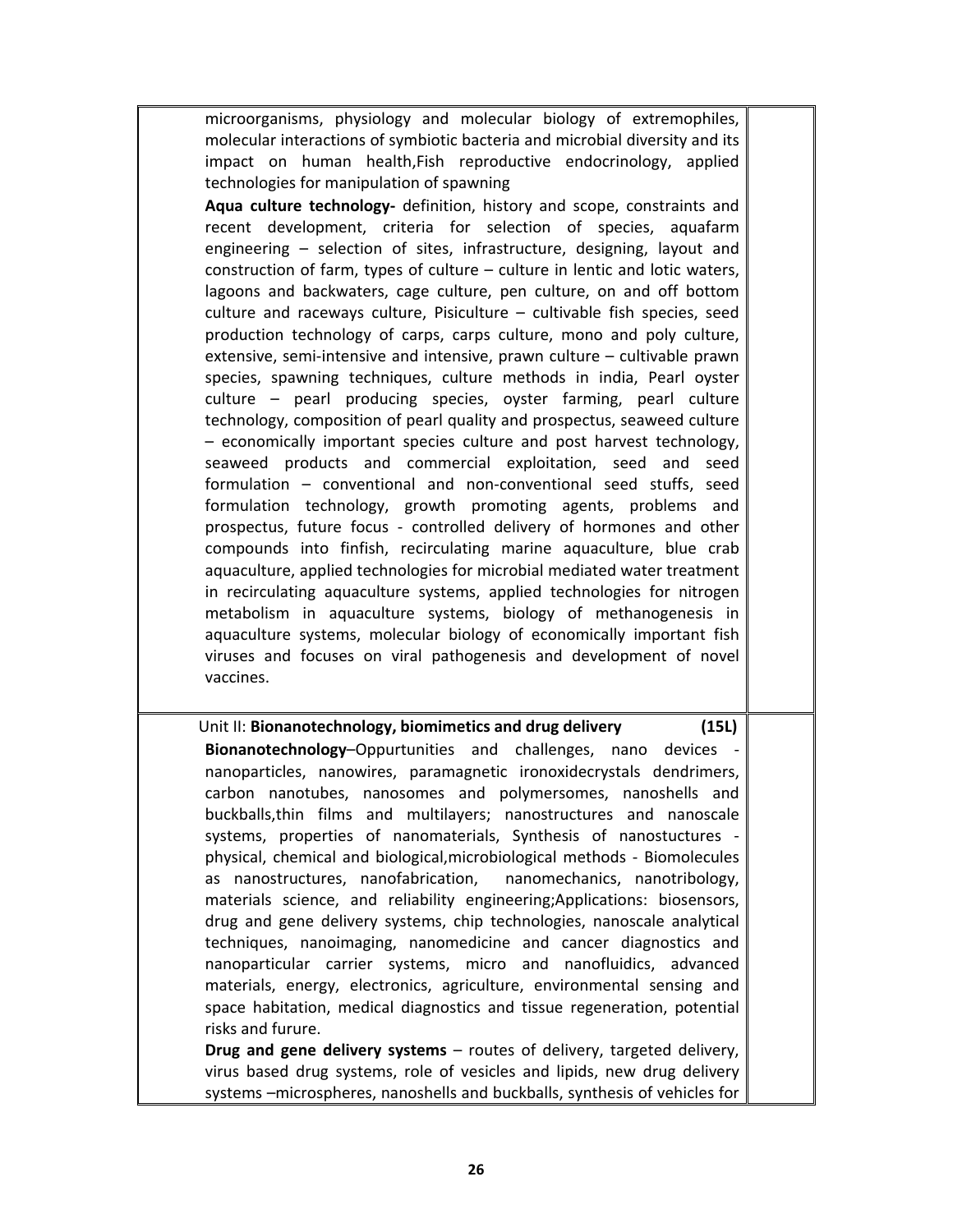| delivery - nanolevel manipulation of colloidal systems, proteins, peptides,<br>liquid crystalline phases, organogels and dendrimers, chemistry, Delivery<br>Drug<br>RatePreprogrammed<br>Delivery<br>profiles<br>Systems,<br>FeedbackRegulated Drug Delivery Systems, Transdermal, Blood brain<br>barrier nanodrug delivery chip<br>Biomimetics - History, Sculpturing the Architecture of Mineralized<br>Tissues: Tissue Engineering of Bone from Soluble Signals to Smart<br>Biomimetic Matrices, Nanobiomimicry - biomorphic mineralization,<br>biologically inspired engineering, Nanowires, nanotubes, and quantum<br>dots, Display technology                                                                                                                                                                                                                                                                                                                                                                                                                                                                                                                                                                                                                                                                                                                                                                                          |  |
|----------------------------------------------------------------------------------------------------------------------------------------------------------------------------------------------------------------------------------------------------------------------------------------------------------------------------------------------------------------------------------------------------------------------------------------------------------------------------------------------------------------------------------------------------------------------------------------------------------------------------------------------------------------------------------------------------------------------------------------------------------------------------------------------------------------------------------------------------------------------------------------------------------------------------------------------------------------------------------------------------------------------------------------------------------------------------------------------------------------------------------------------------------------------------------------------------------------------------------------------------------------------------------------------------------------------------------------------------------------------------------------------------------------------------------------------|--|
| Unit: III Other applications<br>(15L)<br>Biosensors - Introduction, The Biological Reaction, theory, Electrochemical<br>Methods - Amperometric Biosensors, Potentiometric Biosensors and<br>Conductimetric<br>Biosensors, Calorimetric Biosensors,<br>Piezoelectric<br>Biosensors, Optical Biosensors - Evanescent Wave Biosensors and Surface<br>Plasmon Resonance, Whole Cell Biosensors, Immunosensors<br>Inorganic biotechnology-Introduction, advantages of heaps and dumps,<br>bioreactors in bioleaching, biomining operation, microbial leaching of<br>metals (biomineralization), gold, biotechnology of coal, accumulation and<br>transformations of metals by microbes, microbial corrosion and its<br>inhibition                                                                                                                                                                                                                                                                                                                                                                                                                                                                                                                                                                                                                                                                                                                 |  |
| Unit: IV Biotechnology - Biosafety assessment, legal, economics and<br>ethical issues<br>(15L)<br>Modern Biotechnology - What Is New About It?<br>The Evaluation of Technology as an Interactive Commitment-Building<br>Process - The Failure of Technology Assessment, Concepts of Risk<br>Assessment: "Process versus Product", Controversy Put to the Rest,<br>Biosafety in rDNA Research and Production, Biotechnology and Bioethics:<br>What is Ethical Biotechnology?<br>Product Development and Legal Requirements - Structured Risk<br>Assessment of rDNA Products and Consumer Acceptance of these<br>Products, Strategic Regulations for Safe Development of Transgenic Plants,<br>Biomedicinal Product Development, Regulations for Recombinant DNA<br>Research, Product Development and Production in the US, Japan and<br>Europe<br>assessment - Safety evaluation<br><b>Biosafety</b><br>of<br>Biotherapeutics,<br>agribitechnology products, crops derived through biotechnology, food and<br>food ingredients produced by GMOs, Animal feeds, Preclinical safety<br>assessment of vaccines, Immunotoxilogical assessment of therapeutic<br>products, Allergenicity of recombinant products used in food and feed,<br>Environmental impact and risk monitoring of recombinant products,<br>microbes, plants, Regulatory requirements<br>Intellectual Property and Bioinformatics - Biotechnology and Intellectual<br>Property |  |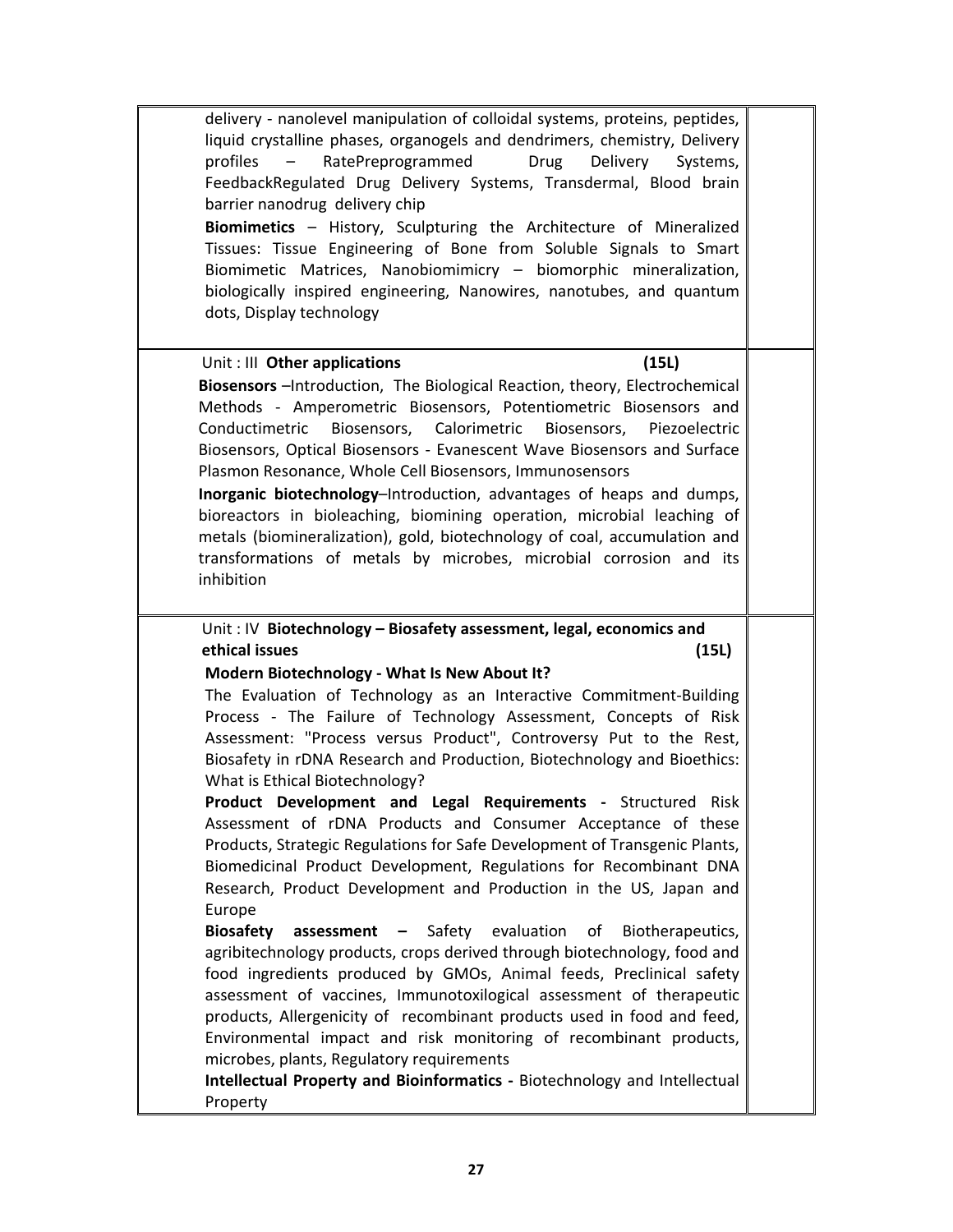| Patent Applications for Biomedicinal Products, Databases in Biotechnology    |  |
|------------------------------------------------------------------------------|--|
| Biotechnology in a Developing World - Commercial Biotechnology:              |  |
| Developing World Prospects, Biotechnology in the Asian-Pacific Region,       |  |
| Biotechnology and Biological Diversity                                       |  |
| <b>Public Attitudes and Political Responses</b>                              |  |
| "Oui" or "Non" to Biotechnology: The Other French Referendum,                |  |
| Government, Researchers and Activists: The Critical Public Policy Interface, |  |
| Press Coverage of Genetic Engineering in Germany: Facts, Faults and          |  |
| Causes, The Regulation of Modern Biotechnology: A Historical and             |  |
| European Perspective                                                         |  |
| Genetic Modification in Agriculture, Food Industry and Medicine -            |  |
| terminology, controversies over genetic modification, policy around the      |  |
| world (USA, European Union, EU regulation, Japan, China & other              |  |
| developing countries), ecological impact of transgenic plants, Genetically   |  |
| modified foods - organic foods, types of organic foods, identifying organic  |  |
| foods, organic food & preservatives, Legal Requirements in the Production    |  |
|                                                                              |  |
| of NovelFoods and Processes, Foodcrops, Food Animals, Current Trends in      |  |
| Manufactured Foods, Consumer Acceptance and Market Forces, Food              |  |
| industry - background, history, controversies over risks, application,       |  |
| future applications, Medicine - gene therapy, molecular engineering,         |  |
| human genetic engineering, problems & ethics                                 |  |
|                                                                              |  |

#### **Practicals:**

| <b>PSLSCBTP 404</b> | (60L)<br><b>Dissertation of Research Project</b>                                          |  |
|---------------------|-------------------------------------------------------------------------------------------|--|
|                     | 1. Project studies: presentation and preparation of<br>report of observations and results |  |

#### **REFERENCES**

#### **PSLSCBTT301**

- 1. Kothari, C.R.,1985, Research Methodology‐ Methods and Techniques, New Delhi, Wiley Eastern Limited.
- 2. Das, S.K. , 1986, An Introduction to Research, Kolkata, Mukherjee and Company Pvt. Ltd.
- 3. Misra R.P., 1989, Research Methodology: A Handbook, New Delhi, Concept Publishing Company
- 4. Kumar, R., 2005, Research Methodology‐A Step‐by‐Step Guide for for Beginners,(2nd.ed.),Singapore, Pearson Education.
- 5. Bhattachraya, D.K., 2006, Research Methodology,(2nd.ed.),New Delhi, Excel Books.
- 6. Panneerselvam R.,2012, Research Methodology, New Delhi, PHI Learning Pvt. Ltd.
- 7. Khan, Irfan Ali, 2008, Fundamentals of Biostatistics, Ukaaz Publications
- 8. Rosner B.A., 2011, Fundamentals of Biostatistics, Cengage Learning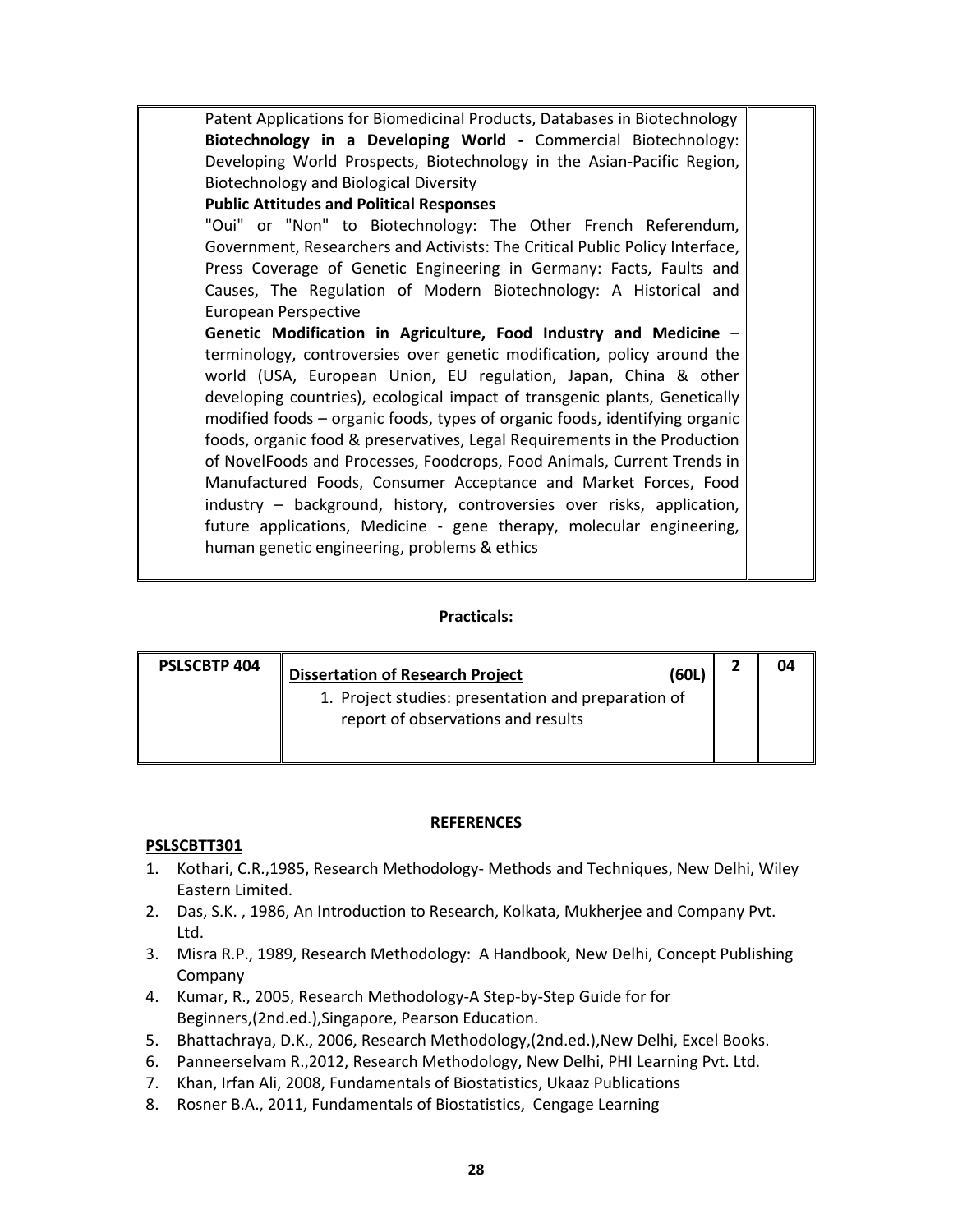- 9. Katz J.M., 2009, Form Research to Manuscript: A guide to scientific writing, USA, Springer Science
- 10. Saravanavel, P. 1990. Research methodology. Allahabad, Kitab Mahal

# **PSLSCEBTT 302**

- 1. Molecular Biology and Biotechnology,  $4<sup>th</sup>$  edition (2002): J. M. Walker and R. Rapley
- 2. Biotechnology for Beginners (2006): ReinhardRenneberg
- 3. Biotechnology Vol 1: Rehm& Reed
- 4. Biotechnology Vol 2: Rehm& Reed
- 5. Biotechnology, An Introduction (2008): S. Ignacimuthu, S. J.
- 6. Biotechnology, Concepts and Applications (2009): R. R. Vittal and R. Bhat
- 7. Biotechnology, Principles and Applications (2007): S. C. Rastogi
- 8. More Gene Manipulations in Fungi (1991): J. W. Bennette and Linda L. Lasure
- 9. Microbial Metabolism and biotechnology, e-book: Horst Doelle
- 10. Introduction to plant tissue culture: M. K. Razdan
- 11. Animal Cell Culture by Ian Freshney
- 12. Basic Cell Culture. Ed.J.M.Davis 2<sup>nd</sup>.Ed 2007. Oxford press
- 13. Animal Cell Culture Sudha Gangal
- 14. Molecular Biology: A laboratory Manual, 2<sup>nd</sup>edition, 1989: Maniatis, Fritsch and Sambrook
- 15. Molecular Biology: A laboratory Manual,  $4^{th}$  edition, 2012: M. Green and J. Sambrook

# **PSLSCEBTT303**

- 1. Molecular Biology and Biotechnology,  $4^{th}$  edition (2002): J. M. Walker and R. Rapley
- 2. Biotechnology for Beginners (2006): ReinhardRenneberg
- 3. Biotechnology Vol 3: Rehm& Reed
- 4. Biotechnology Vol 4: Rehm& Reed
- 5. Biotechnology, An Introduction (2008): S. Ignacimuthu, S. J.
- 6. Biotechnology, Concepts and Applications (2009): R. R. Vittal and R. Bhat
- 7. Biotechnology, Principles and Applications (2007): S. C. Rastogi
- 8. Microbial Metabolism and biotechnology, e‐book: Horst Doelle
- 9. Industrial Microbiology: Cassida

# **PSLSCEBTT 304**

- 1. Molecular Biology and Biotechnology,  $4^{th}$  edition (2002): J. M. Walker and R. Rapley
- 2. Biotechnology for Beginners (2006): ReinhardRenneberg
- 3. Biotechnology Vol6: Rehm& Reed
- 4. Biotechnology Vol7: Rehm& Reed
- 5. Biotechnology Vol 8a: Rehm& Reed
- 6. Biotechnology Vol 8b: Rehm& Reed
- 7. Biotechnology Vol 9: Rehm& Reed
- 8. Biotechnology, An Introduction (2008): S. Ignacimuthu, S. J.
- 9. Biotechnology, Concepts and Applications (2009): R. R. Vittal and R. Bhat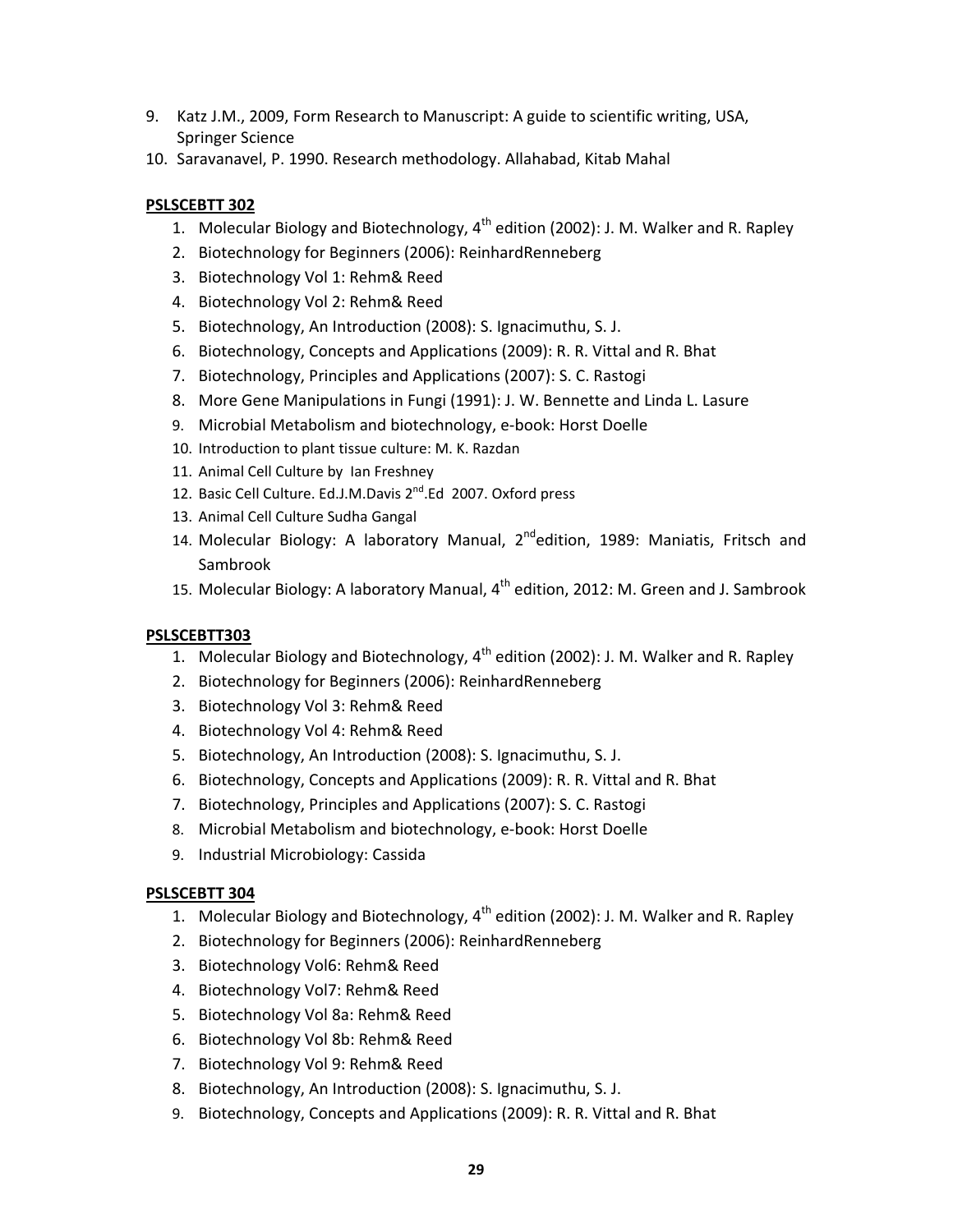- 10. Biotechnology, Principles and Applications (2007): S. C. Rastogi
- 11. Handbook of Fungal Biotechnology,  $2^{nd}$  edition Vol 1 and 2 (2004): Dilip K. Arora
- 12. Microbial Metabolism and biotechnology, e‐book: Horst Doelle

# **PSLSCEBTT401**

- 1. Fundamentals of Bioinforamtics: Harisha S.
- 2. Bioinformatics and Molecular Evolution: Higgs & Attwood
- 3. Bioinformatics: Harshwardhan Pal

# **PSLSCEBTT 402**

- 1. Molecular Biology and Biotechnology,  $4<sup>th</sup>$  edition (2002): J. M. Walker and R. Rapley
- 2. Biotechnology for Beginners (2006): ReinhardRenneberg
- 3. Biotechnology Vol5a: Rehm& Reed
- 4. Biotechnology, An Introduction (2008): S. Ignacimuthu, S. J.
- 5. Biotechnology, Concepts and Applications (2009): R. R. Vittal and R. Bhat
- 6. Biotechnology, Principles and Applications (2007): S. C. Rastogi
- 7. Handbook of Fungal Biotechnology,  $2^{nd}$  edition Vol 1 and 2 (2004): Dilip K. Arora
- 8. Microbial Metabolism and biotechnology, e‐book: Horst Doelle
- 9. Jogdand S. N., Medical Biotechnology, Himalaya Publishing House, Mumbai, (2008)
- 10. Judit Pongracz, Mary Keen, Medical Biotechnology, Churchill Livingstone, Elsevier (2009)
- 11. Pratibha Nallari & V. Venugopal Rao, Medical Biotechnology, Oxford University Press, India (2010)

# **PSLSCEBTT 403**

- 1. Molecular Biology and Biotechnology,  $4<sup>th</sup>$  edition (2002): J. M. Walker and R. Rapley
- 2. Biotechnology for Beginners (2006): ReinhardRenneberg
- 3. Biotechnology Vol11a: Rehm& Reed
- 4. Biotechnology Vol 11b: Rehm& Reed
- 5. Biotechnology Vol 11c: Rehm& Reed
- 6. Biotechnology, An Introduction (2008): S. Ignacimuthu, S. J.
- 7. Biotechnology, Concepts and Applications (2009): R. R. Vittal and R. Bhat
- 8. Biotechnology, Principles and Applications (2007): S. C. Rastogi
- 9. Handbook of Fungal Biotechnology, 2<sup>nd</sup> edition Vol 1 and 2 (2004): Dilip K. Arora
- 10. Environmental Sciences: Odum
- 11. Environmental Biotechnology: Alan Scragg
- 12. Environmental Biotechnology: Bimal Bhattachraya and Ritu Banerjee
- 13. Environmental pollution control engineering. C. S. Rao. New Age International Publishers.
- 14. Microbial Metabolism and biotechnology, e‐book: Horst Doelle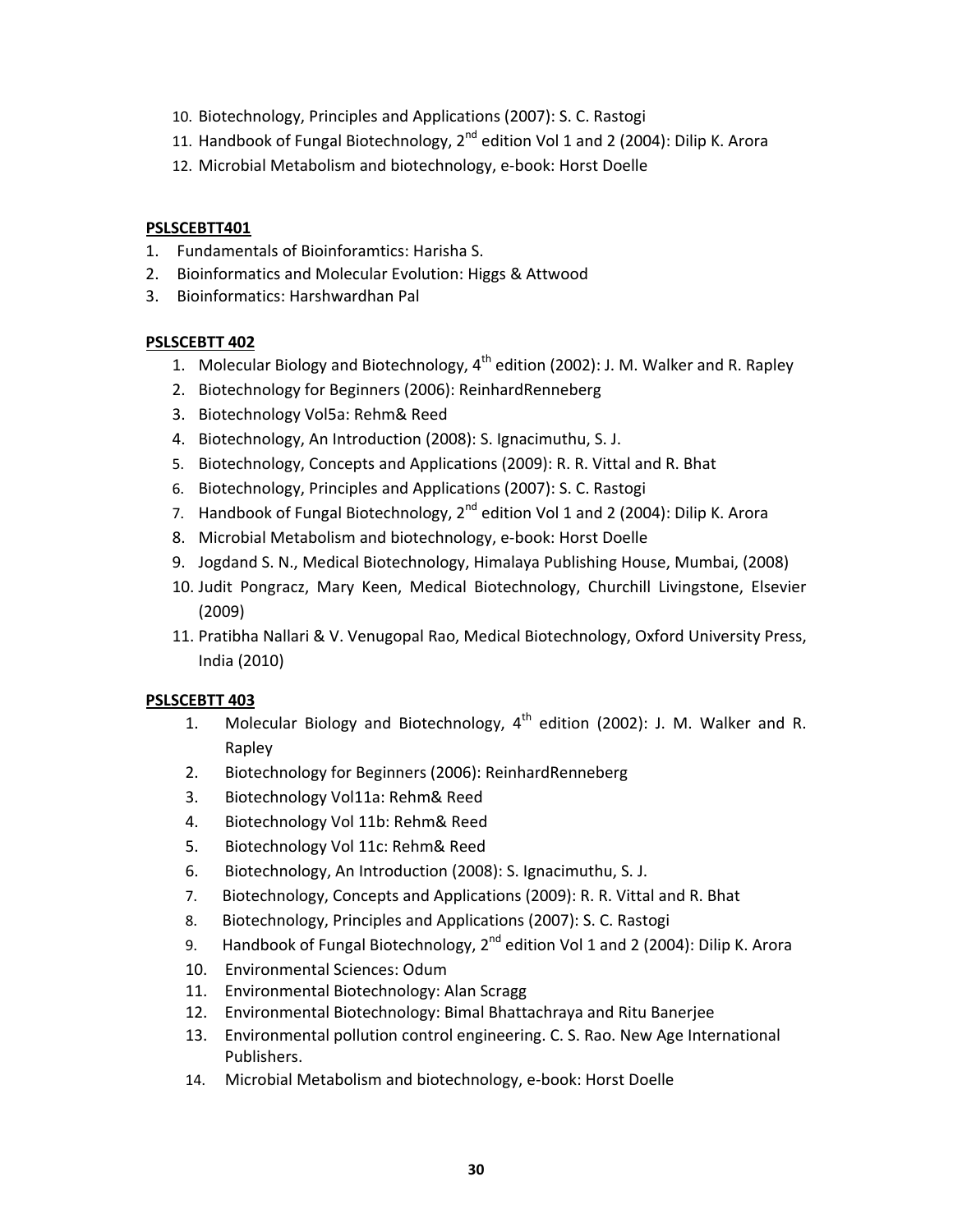#### **PSLSCEBTT404**

- 1. Molecular Biology and Biotechnology,  $4<sup>th</sup>$  edition (2002): J. M. Walker and R. Rapley
- 2. Biotechnology for Beginners (2006): ReinhardRenneberg
- 3. Biotechnology Vol10: Rehm& Reed
- 4. Biotechnology Vol 12: Rehm& Reed
- 5. Biotechnology, Principles and Applications (2007): S. C. Rastogi
- 6. Bionanotechnology: Lessons from Nature (2004): David Goodsell
- 7. Bionanotechnology, Volume 7 of Synthesis Lectures on Biomedical Engineering Series: Elisabeth S. Papazoglou
- 8. Encylopedia of Nanotechnology, 4 volume set (2012): B. Bhusan
- 9. BioNanotechnology, Proteins to Nanodevices (2006): V. Renugopalakrishnan and R. Lewis
- 10. Biotechnology and safety assessment, 3<sup>rd</sup> edition, (2002): J. A. Thomas and Roy. L. Fuchs

#### **OVERALL EXAMINATION AND MARKS DISTRIBUTION PATTERN**

#### **Semester III**

|                   |          | PSLSCBTT301 |       |          | PSLSCBTT302 |       |          | PSLSCBTT303 |       |          |             | PSLSCBTT304 |                    |
|-------------------|----------|-------------|-------|----------|-------------|-------|----------|-------------|-------|----------|-------------|-------------|--------------------|
| Course            | Internal | External    | Total | Internal | External    | Total | Internal | External    | Total | Internal | External    | Total       | <b>Grand Total</b> |
| <b>Theory</b>     | 40       | 60          | 100   | 40       | 60          | 100   | 40       | 60          | 100   | 40       | 60          | 100         | 400                |
|                   |          | PSLSCBTP301 |       |          | PSLSCBTP302 |       |          | PSLSCBTP303 |       |          | PSLSCBTP304 |             |                    |
| <b>Practicals</b> | -        | 50          | 50    | -        | 50          | 50    | -        | 50          | 50    | ۰        | 50          | 50          | 200                |

#### **Semester IV**

|                   | PSLSCBTT401 |          |       | PSLSCBTT402 |          |       | PSLSCBTT403 |          |       | PSLSCBTT404 |          |       |                    |
|-------------------|-------------|----------|-------|-------------|----------|-------|-------------|----------|-------|-------------|----------|-------|--------------------|
| Course            | Internal    | External | Total | nternal     | External | Total | Internal    | External | Total | Internal    | External | Total | <b>Grand Total</b> |
| <b>Theory</b>     | 40          | 60       | 100   | 40          | 60       | 100   | 40          | 60       | 100   | 40          | 60       | 100   | 400                |
|                   | PSLSCBTP401 |          |       | PSLSCBTP402 |          |       | PSLSCBTP403 |          |       | PSLSCBTP404 |          |       |                    |
| <b>Practicals</b> | -           | 50       | 50    | -           | 50       | 50    | -           | 50       | 50    | ۰           | 50       | 50    | 200                |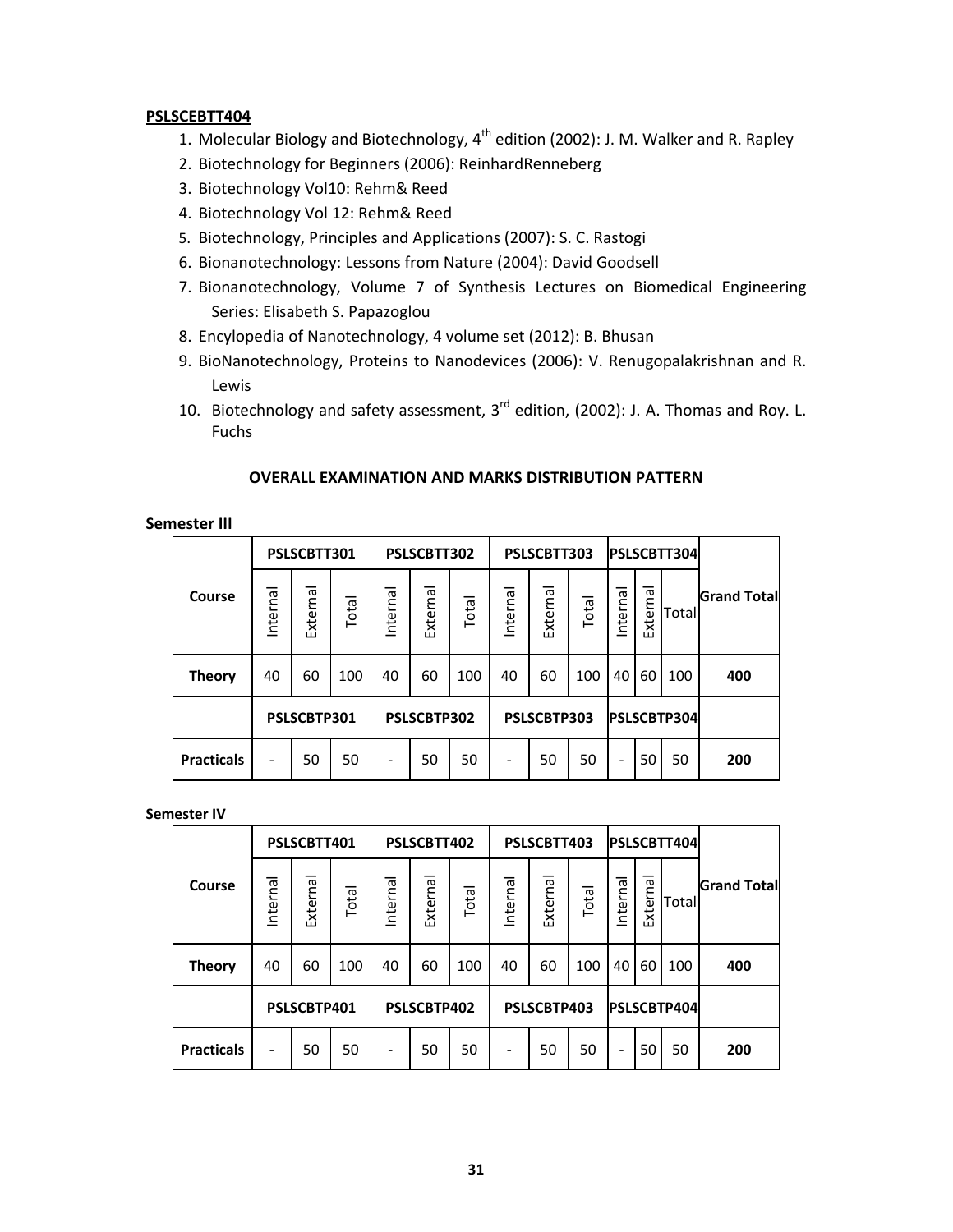#### **MODALITY OF ASSESSMENT:**

#### **THEORY EXAMINATION PATTERN:**

| A] Internal Examination for Theory: |                    |                                                                      | 40 marks |
|-------------------------------------|--------------------|----------------------------------------------------------------------|----------|
| No.                                 | <b>Particulars</b> |                                                                      | Marks    |
| 1.                                  |                    | Active participation in routine Class instructional deliveries       | 05       |
| 2.                                  |                    | Overall conduct as a responsible learner, Communication & leadership |          |
|                                     |                    | qualities in organizing related academic activities.                 | 05       |
| 3.                                  |                    | One seminar based on curriculum to be assessed by the teacher of the |          |
|                                     |                    | institution teaching P.G. learners/ publication of a research paper/ |          |
|                                     |                    | presentation of a research paper in seminar or conference            | 30       |
|                                     | (a)                | Selection of the topic, Introduction, write up, references (15)      |          |
|                                     | (b)                | Presentation with the use of ICT (15)                                |          |

#### **B] External Examination ‐ 60 % [Semester End Theory Assessment]: 60 marks**

- 1. Duration ‐ These examinations shall be of two and half hours duration.
- 2. Theory question paper pattern :‐
	- (a) There shall be **five** questions each of **12** marks. On each unit there will be one question & fifth one will be based on all the four units .
	- (b) All questions shall be compulsory with internal choice within the questions. Each question will be of **24** marks with options.
	- (c) Questions may be sub divided into sub questions **a, b, c & d only, each carrying six marks OR a, b, c, d, e & f only** each carrying **four** marks and the allocation of marks depends on the weightage of the topic.

#### **PRACTICAL EXAMINATION PATTERN**

#### **A] Internal Examination:**

There will not be any internal examination/ evaluation for Practicals.

#### **B] External (Semester end practical examination) Per course:**

| No. | <b>Particulars</b> | <b>Marks</b> |
|-----|--------------------|--------------|
| 1.  | Laboratory work    | 40           |
| 2.  | Journal            | 05           |
| 3.  | Viva               | 05           |

#### **SEMESTER III:**

Practical examination will be held at the college / institution at the end of the Semester.

The students are required to present a duly certified journal for appearing at the practical examination, failing which they will not be allowed to appear for the examination.